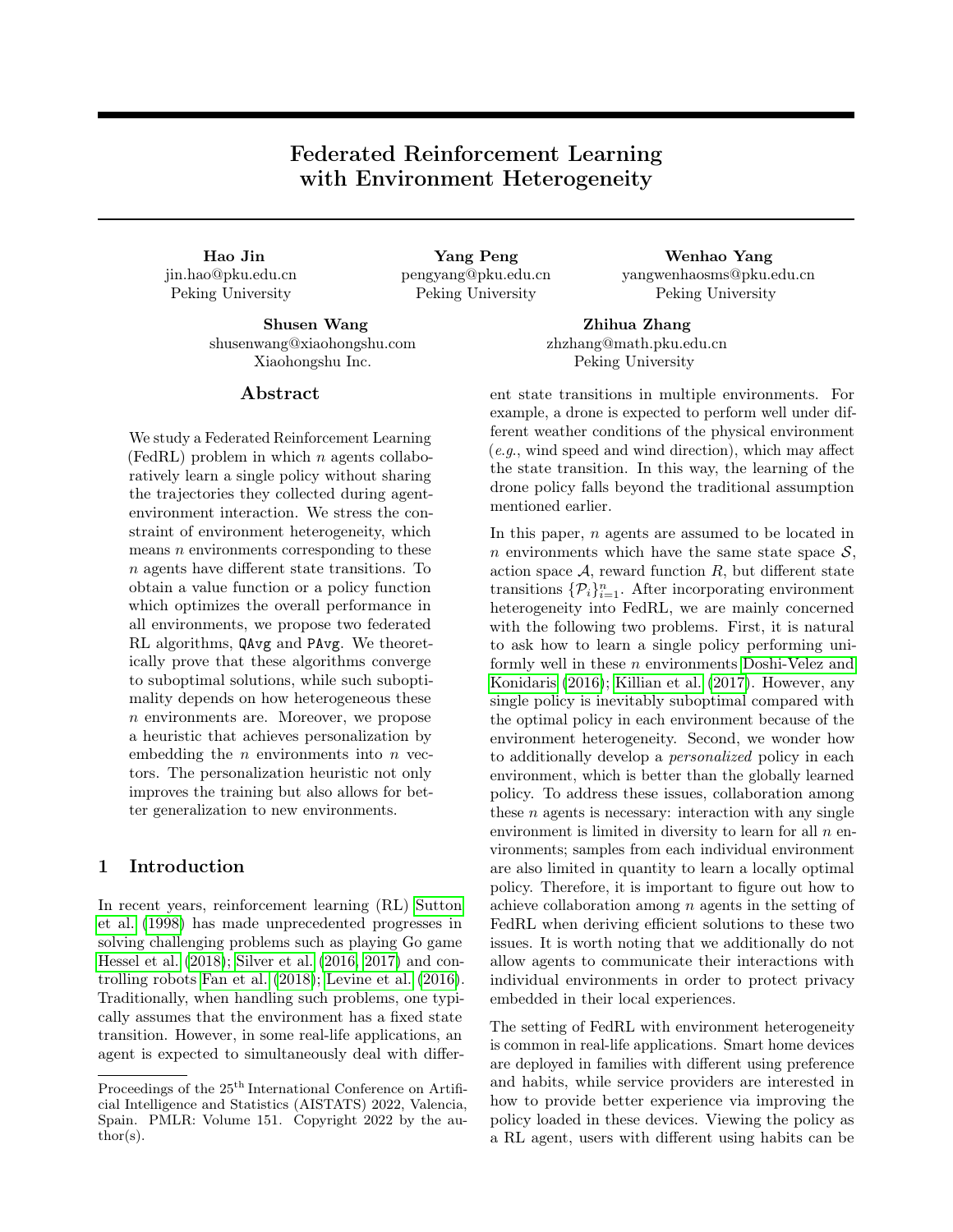regarded as environments with different state transitions, which means they may response differently even to the same action. Moreover, data collected in any certain device is usually not enough in the application to independently learn a reliable policy, while images and audios collected by each device are sometimes inaccessible for the service providers out of privacy issues. In this way, the policy training for these smart devices fits into the framework of FedRL with environment heterogeneity, and the second problem of personalization in our setting perfectly describes the dilemma of service providers in improving performance of different users without accessing their data.

To learn a uniformly good policy, we follow the approach of letting the agents share their models and propose two model-free algorithms, QAvg and PAvg. These algorithms iteratively perform local updates on the agent side and global aggregation on the server side. Different from the extant work in FedRL, we emphasize the role of environment heterogeneity and theoretically analyze effectiveness of these algorithms. Our theories show that both QAvg and PAvg converge to a suboptimal solution and the suboptimality is affected by the degree of environment heterogeneity in FedRL. Based on theoretical effectiveness of QAvg and PAvg, we also derive DQNAvg and DDPGAvg as extensions of methods with Q networks and policy networks, *i.e.*, DQN and DDPG. Moreover, we carry out numerical experiments on several tabular environments to verify theoretical results of QAvg and PAvg, and compare DQNAvg (DDPGAvg) with  $DQN$  (DDPG) in harder tasks of control.

To achieve personalization in different environments, we propose a heuristic with slight modification to structures of DQNAvg and DDPGAvg. Specifically, we embed each environment into a low-dimension vector to capture its specific state transition. During the training of FedRL, these  $n$  agents periodically aggregate their parameters except their embedding layers. Along with the learned aggregated network, the private embedding layer enables each agent to achieve better performance in its individual environment. Such personalization heuristic also enables us to generalize the learned model in FedRL to any novel environment. Instead of updating all parameters of the model, we only need to adjust the low-dimension embedding layer for the novel environment. Empirical experiments have shown that our proposed heuristic not only improves training performance of the learned models in DQNAvg and DDPGAvg, but also helps to achieve stable generalization within few updates in the novel environment.

In summary, this paper offers the following main contributions:

• We propose QAvg and PAvg to solve the task of

federated reinforcement learning (FedRL) with environment heterogeneity, where environments have different state transitions.

- We theoretically analyze the convergence of QAvg and PAvg, discuss relations between their convergent performance and environment heterogeneity in FedRL, and extend the averaging strategy to derive DQNAvg and DDPGAvg for more complicated environments.
- We propose a heuristic idea to achieve personalization in FedRL, which utilizes embedding layers to capture the specific state transition in individual environment. We have also empirically shown that such heuristic helps to generalize the learned model in FedRL to new environments in a stable and easy way.

# 2 Related Work

Classical RL methods. Traditionally, reinforcement learning (RL) assumes the environment has a fixed state transition and seeks to maximize the cumulative rewards in the environment [Sutton et al.](#page-9-0) [\(1998\)](#page-9-0); [Watkins and Dayan](#page-9-3) [\(1992\)](#page-9-3). The environment is usually modelled as a standard MDP,  $\mathcal{M} = \langle \mathcal{S}, \mathcal{A}, R, \mathcal{P}, \gamma \rangle$ [Bellman](#page-8-5) [\(1957\)](#page-8-5); [Bertsekas et al.](#page-8-6) [\(1995\)](#page-8-6). The objective function is formulated as

$$
g_{d_0}(\pi) = \mathbb{E}\bigg[\sum_{t=1}^{\infty} \gamma^t R(s_t, a_t) \mid s_0 \sim d_0, a_t \sim \pi(\cdot | s_t),
$$

$$
s_{t+1} \sim \mathcal{P}_i(\cdot | s_t, a_t)\bigg],
$$

where  $d_0$  represents the initial state distribution. To solve the problem, there are many model-free methods such as Q-learning [Watkins and Dayan](#page-9-3) [\(1992\)](#page-9-3) and policy gradient (PG) [Sutton et al.](#page-9-4) [\(1999\)](#page-9-4). Under the setting of a standard MDP, prior works [Agarwal et al.](#page-8-7) [\(2019\)](#page-8-7); [Sutton et al.](#page-9-0) [\(1998\)](#page-9-0) have proved their convergence to the optimal policy.

HiP-MDP and MTRL. FedRL is closely related to Hidden Parameter Markov Decision Processes (HiP-MDP) [Doshi-Velez and Konidaris](#page-8-3) [\(2016\)](#page-8-3); [Killian](#page-8-4) [et al.](#page-8-4) [\(2017\)](#page-8-4) and Multi-Task Reinforcement Learning (MTRL) [Espeholt et al.](#page-8-8) [\(2018\)](#page-8-8); [Mnih et al.](#page-9-5) [\(2016\)](#page-9-5); [Teh](#page-9-6) [et al.](#page-9-6) [\(2017\)](#page-9-6). HiP-MDP assumes the existence of latent variables which decide the state transition of an environment. In [Doshi-Velez and Konidaris](#page-8-3) [\(2016\)](#page-8-3); [Killian](#page-8-4) [et al.](#page-8-4) [\(2017\)](#page-8-4) it explicitly learns the natural distribution of latent variables with a generative network and considers Bayesian reinforcement learning. FedRL is similar to HiP-MDP when talking about the source of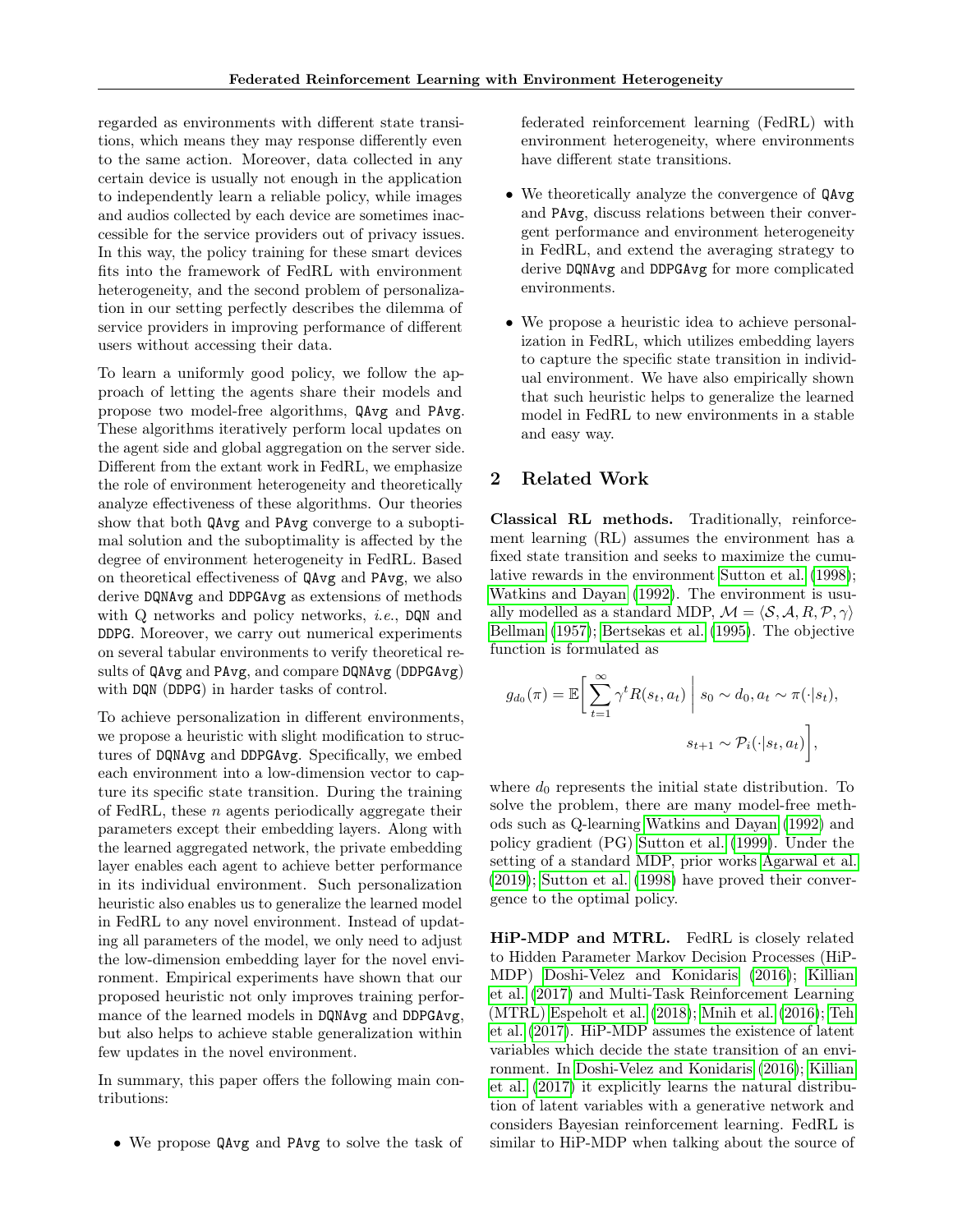environment heterogeneity, but it additionally has constraints on privacy issues, which does not allow agents to share their collected experiences. MTRL assumes that the  $n$  agents located in different environments are different and they perform different tasks. FedRL can be viewed as a special case of MTRL where the agents perform the same task. While in [Zeng et al.](#page-9-7) [\(2020\)](#page-9-7) it also concentrates on methods of policy averaging, our work additionally focuses on the specific personalization problem in the federated setting.

Federated Learning. FL, also known as federated optimization, allows local devices to collaboratively train a model without data sharing [Mahajan et al.](#page-9-8) [\(2018\)](#page-9-8). To reduce the communication cost in FL, many communication-efficient algorithms have been proposed, e.g., FedAvg [Mahajan et al.](#page-9-8) [\(2018\)](#page-9-8) and FedProx [Sahu](#page-9-9) [et al.](#page-9-9) [\(2018\)](#page-9-9). The communication-efficient FL algorithms let each client locally update the model using its local data and periodically aggregate the local models. Our proposed algorithms bear a resemblance with the FL algorithms: an agent performs multiple local updates between two communications. Similar methods have also been previously studied in contexts of FedRL [Liu et al.](#page-8-9) [\(2019\)](#page-8-9); [Nadiger et al.](#page-9-10) [\(2019\)](#page-9-10); [Wang](#page-9-11) [et al.](#page-9-11) [\(2020\)](#page-9-11); [Zhuo et al.](#page-9-12) [\(2019\)](#page-9-12): [Wang et al.](#page-9-11) [\(2020\)](#page-9-11) simply analyzes the convergence speed of policy gradient in FedRL tasks without considering environment heterogeneity while [Liu et al.](#page-8-9) [\(2019\)](#page-8-9); [Nadiger et al.](#page-9-10) [\(2019\)](#page-9-10); [Zhuo et al.](#page-9-12) [\(2019\)](#page-9-12) mainly concentrates on applications in specific scenarios. Moreover, [Nadiger et al.](#page-9-10) [\(2019\)](#page-9-10) considers personalization of FedRL in a specific application.

Personalized Federated Learning. FL seeks to learn a single model that performs uniformly well on all  $n$  local datasets, while personalized  $FL$  aims to learn n models specialized for the n local datasets. Many personalized FL methods have been developed: [Arivazhagan et al.](#page-8-10) [\(2019\)](#page-8-10) designed a neural network architecture with personalization layers which are not shared; [Deng et al.](#page-8-11) [\(2020\)](#page-8-11); [Mansour et al.](#page-9-13) [\(2020\)](#page-9-13) viewed the global model as the interpolation of local models; [Bui et al.](#page-8-12) [\(2019\)](#page-8-12) introduced a technical called private embedding. In this paper, we extend personalization in federated learning to the context of FedRL, which means we aim to additionally learn  $n$  different policies for each environment with the collaboration among agents.

#### 3 Federated Reinforcement Learning

Suppose *n* agents respectively interact with *n* independent environments. The environments have different state transitions  $\{\mathcal{P}_i\}_{i=1}^n$  but the same state space  $\mathcal{S}_i$ , action space  $A$ , and reward function  $R$ . These environments are modelled as Markov Decision Processes (MDPs),  $\mathcal{M}_i = \langle \mathcal{S}, \mathcal{A}, R, \mathcal{P}_i, \gamma \rangle$ , for  $i = 1, \cdots, n$ .

The goal of Federated Reinforcement Learning (FedRL) is letting the  $n$  agents jointly learn a policy function or a value function that performs uniformly well across the  $n$ environments. Due to privacy constraints, the  $n$  agents cannot share their collected experience. Policy-based FedRL can be formulated as the following optimization problem:

<span id="page-2-0"></span>
$$
\max_{\pi} \left\{ g_{d_0}(\pi) \triangleq \frac{1}{n} \sum_{i=1}^n \mathbb{E} \left[ \sum_{t=1}^{\infty} \gamma^t R(s_t, a_t) | s_0 \sim d_0, \right. \left. a_t \sim \pi(\cdot | s_t), s_{t+1} \sim \mathcal{P}_i(\cdot | s_t, a_t) \right] \right\},
$$
\n(1)

where  $d_0$  represents the common initial state distribution in these  $n$  environments. If state transitions  $\{\mathcal{P}_i\}_{i=1}^n$  are the same, the optimal policy  $\pi^*$  is independent of  $d_0$  [Bellman and Dreyfus](#page-8-13) [\(1959\)](#page-8-13). However, if these state transitions are different, then the solution to Eq. [\(1\)](#page-2-0) actually depends on  $d_0$ .

<span id="page-2-1"></span>Theorem 1. There exists a task of FedRL with the following properties. Assume that  $\pi^* \in \operatorname{argmax}_{\pi} g_{d_0}(\pi)$ . There exist another initial state distribution  $d'_0$  and another policy  $\tilde{\pi}$  such that  $g_{d_0}(\tilde{\pi}) < g_{d_0}(\pi^*)$ , but  $g_{d'_0}(\tilde{\pi}) > g_{d'_0}(\pi^{\star}).$ 

Theorem [1](#page-2-1) shows that there does not exist an optimal policy  $\pi^*$  that dominates all policies for all  $d_0$ . We denote the solution to [\(1\)](#page-2-0) by  $\pi_{d_0}^{\star}$  which means the initial state distribution affects the optimal policy.

# 4 Algorithms: QAvg and PAvg

We propose two novel FedRL algorithms,  $QAvg$  and PAvg, for learning a value function and a policy function, respectively. We discuss tabular versions of QAvg and PAvg; versions of neural networks, such as DQNAvg and DDPGAvg, can be similarly implemented. These algorithms alternate between local computation and global aggregation. Specifically, each agent locally updates its value function or policy function for multiple times, and then the server averages these  $n$  functions of all agents. To improve the communication efficiency, the local updates are performed multiple times between two communications.

 $QAvg$  learns an  $|S| \times |A|$  table by alternating between local updates and global aggregations. For  $k = 1, \dots, n$ ,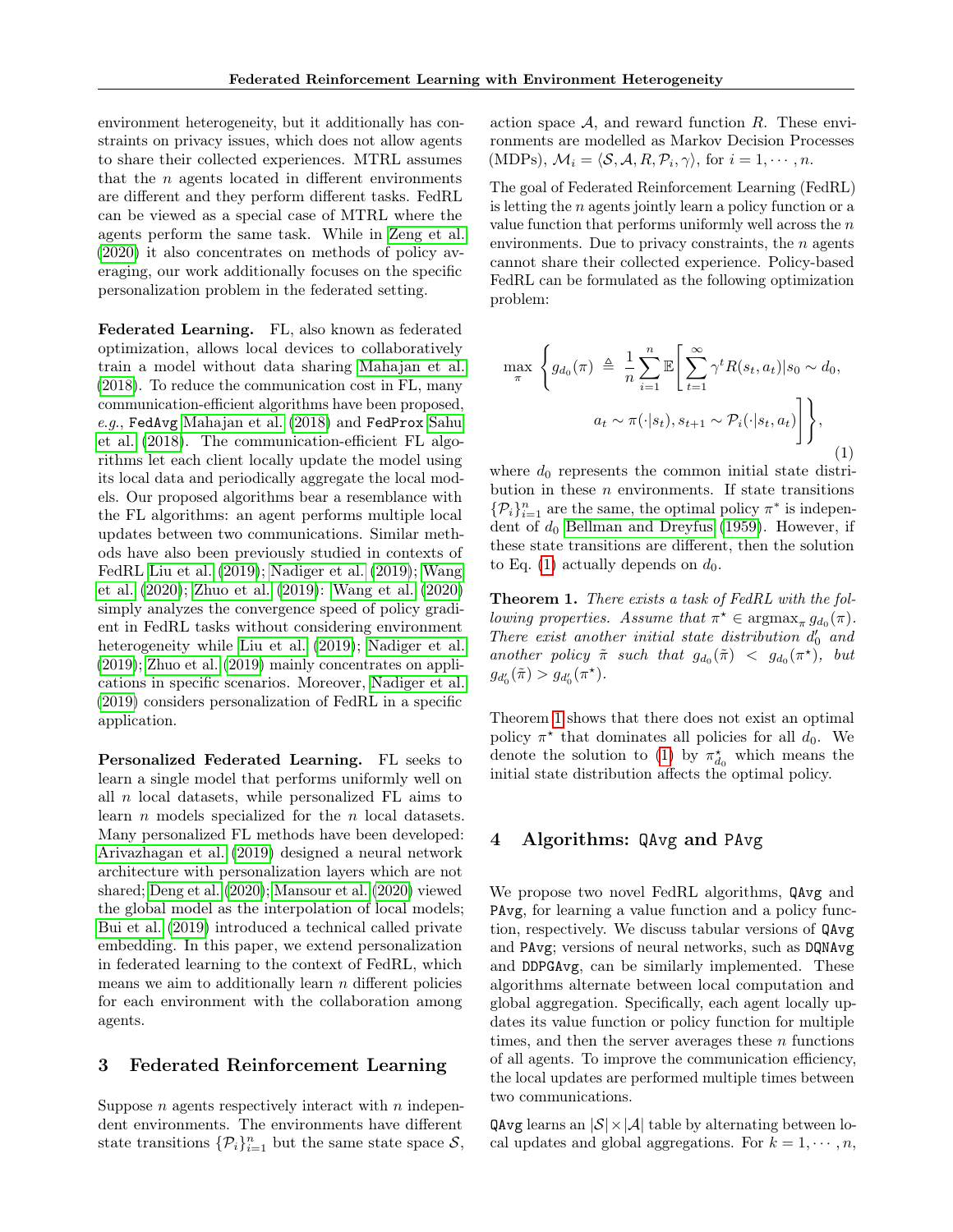the k-th agent performs the following local update:

$$
Q_{t+1}^k(s, a) \leftarrow (1 - \eta_t) \cdot Q_t^k(s, a) + \eta_t \cdot \Big[ R(s, a) + \gamma \sum_{s'} \mathcal{P}_k(s'|s, a) \max_{a' \in \mathcal{A}} Q_t^k(s', a') \Big].
$$

In the equation, the superscript  $k$  indexes the environment  $\mathcal{M}_k$ , and the subscript t indexes the iteration. After several local updates, there is a global aggregation:

$$
\bar{Q}_t(s, a) \leftarrow \frac{1}{n} \sum_{i=1}^n Q_t^i(s, a), \ \forall s, a;
$$
  

$$
Q_t^i(s, a) \leftarrow \bar{Q}_t(s, a), \ \forall s, a, k.
$$

Throughout, only Q tables are communicated, while agents do not share their collected experience.

**PAvg** seeks to learn a  $|\mathcal{S}| \times |\mathcal{A}|$  table,  $\bar{\pi}(a|s)$ . Each agent independently repeats the local update for multiple times:

$$
\tilde{\pi}_{t+1}^k(a|s) \leftarrow \pi_t^k(a|s) + \frac{\partial g_{d_0,k}(\pi_t^k)}{\partial \pi(a|s)}, \ \forall \, s, a, k;
$$

$$
\pi_{t+1}^k(\cdot|s) \leftarrow \text{Proj}(\tilde{\pi}_{t+1}^k(\cdot|s)), \ \forall \, s, a, k.
$$

Here,  $g_{d_0,k}(\pi) = \mathbb{E}[\sum_{t=1}^{\infty} \gamma^t R(s_t, a_t) | s_0 \sim d_0, a_t \sim$  $\pi(\cdot|s_t), s_{t+1} \sim \mathcal{P}_k(\cdot|s_t, a_t)$  is the k-th agent's objective function, and  $\text{Proj}_{\Delta(\mathcal{A})}$  is the projector onto the simplex of action space  $\Delta(\mathcal{A})$ . Then, there is a global aggregation after several local updates:

$$
\bar{\pi}_t(a|s) \leftarrow \frac{1}{n} \sum_{i=1}^n \pi_t^i(a|s), \ \forall s, a;
$$
  

$$
\pi_t^i(a|s) \leftarrow \bar{\pi}_t(a|s), \ \forall s, a, k.
$$

Similar to QAvg, agents in PAvg only share their policy functions throughout the training process.

# 5 Theoretical Analyses

In this section we prove that both QAvg and PAvg converge to suboptima whose performance across the n environments are theoretically guaranteed. We also discuss how the suboptimality of convergent policies is affected by the environment heterogeneity in FedRL.

#### 5.1 Notation

**Imaginary environment**  $\mathcal{M}_I$ . Let  $\mathcal{P}_1, \cdots, \mathcal{P}_n$  be the state transition functions of the  $n$  environments. Define the average state transition:

$$
\bar{\mathcal{P}}(s'|s,a) = \frac{1}{n} \sum_{k=1}^{n} \mathcal{P}_k(s'|s,a), \ \forall s, s' \in \mathcal{S}, \ \forall a \in \mathcal{A}.
$$

To analyze the convergence of proposed algorithms, we introduce the imaginary environment,  $\mathcal{M}_I$  =  $\langle \mathcal{S}, \mathcal{A}, R, \mathcal{P}, \gamma \rangle$ . As its name suggests, the imaginary environment  $\mathcal{M}_I$  does not have to be one of the n environments in FedRL, *i.e.*,  $\mathcal{M}_I \notin {\{\mathcal{M}_i\}}_{i=1}^n$ .

Environment heterogeneity. In FedRL, different environments  $\{\mathcal{M}_i\}_{i=1}^n$  have different state transitions  $\{\mathcal{P}_i\}_{i=1}^n$ . Intuitively speaking, the closer these statetransitions are, the easier the problem. To quantify the environment heterogeneity, we define

$$
\kappa_1 \triangleq \max_{s,\pi} \sum_{s'} \sum_{i=1}^n \left| \mathcal{P}_i^{\pi}(s'|s) - \frac{1}{n} \sum_{j=1}^n \mathcal{P}_j^{\pi}(s'|s) \right|,
$$
  

$$
\kappa_2 \triangleq \max_{\pi} \frac{1}{n} \sum_{i=1}^n \left\| \nabla_{\pi} g_{d_0,i}(\pi) - \frac{1}{n} \sum_{j=1}^n \nabla_{\pi} g_{d_0,j}(\pi) \right\|_2,
$$

where  $\mathcal{P}_k^{\pi}(s'|s) \triangleq \mathbb{E}_{A \sim \pi(\cdot|s)} [\mathcal{P}_k(s'|s, A)].$  If the state transitions in FedRL are close to each other, both  $\kappa_1$ and  $\kappa_2$  are small.

#### 5.2 Theoretical Analysis of QAvg

QAvg is the federated version of Q-Learning. Traditional analysis of Q-learning claims that Q-learning converges to the Q function of optimal policy in that given environment. Similarly, theoretical analysis of QAvg mainly focuses on convergence performance of the averaged Q function, *i.e.*,  $\overline{Q}_t$  shown in its aggregation at time t.

To better understand the convergence of QAvg, we return to the definition of  $g_{d_0}(\pi)$ . The objective of FedRL is decomposed as follows:

$$
g_{d_0}(\pi) = \frac{1}{n} \mathbb{E}_{S_0 \sim d_0} \left[ \sum_{i=1}^n V_i^{\pi}(S_0) \right] = \mathbb{E}_{S_0 \sim d_0} \left[ \bar{V}^{\pi}(S_0) \right],
$$

where  $\{V_i^{\pi}\}_{i=1}^n$  are normally defined value functions of policy  $\pi$  in the *n* environments  $\{\mathcal{M}_i\}_{i=1}^n$ :

$$
V_i^{\pi}(s) = \mathbb{E}_{\pi, \mathcal{P}_i} \left[ \sum_{t=0}^{\infty} \gamma^t R(s_t, a_t) | s_0 = s, a_t \sim \pi(\cdot | s_t) \right],
$$

and  $\bar{V}^{\pi}$  is the averaged value function  $\bar{V}^{\pi}$  =  $\frac{1}{n} \sum_{i=1}^{n} V_i^{\pi}$ . The dependence of optimality in FedRL with the initial state distribution  $d_0$  indicates that  $\bar{V}^{\pi}$ is not the value function of any environment (otherwise, there exists optimal policy  $\pi^*$  independent with  $d_0$ ).

Imaginary environment  $\mathcal{M}_I$  is therefore introduced to element-wisely lower bound the values of  $\bar{V}^{\pi}$ . Specifically, the value function  $V_I^{\pi}$  of the policy  $\pi$  in the imaginary environment  $\mathcal{M}_I$  is normally defined as follows:

$$
V_I^{\pi}(s) = \mathbb{E}_{\pi,\bar{\mathcal{P}}} \left[ \sum_{t=0}^{\infty} \gamma^t R(s_t, a_t) | s_0 = s, a_t \sim \pi(\cdot | s_t) \right],
$$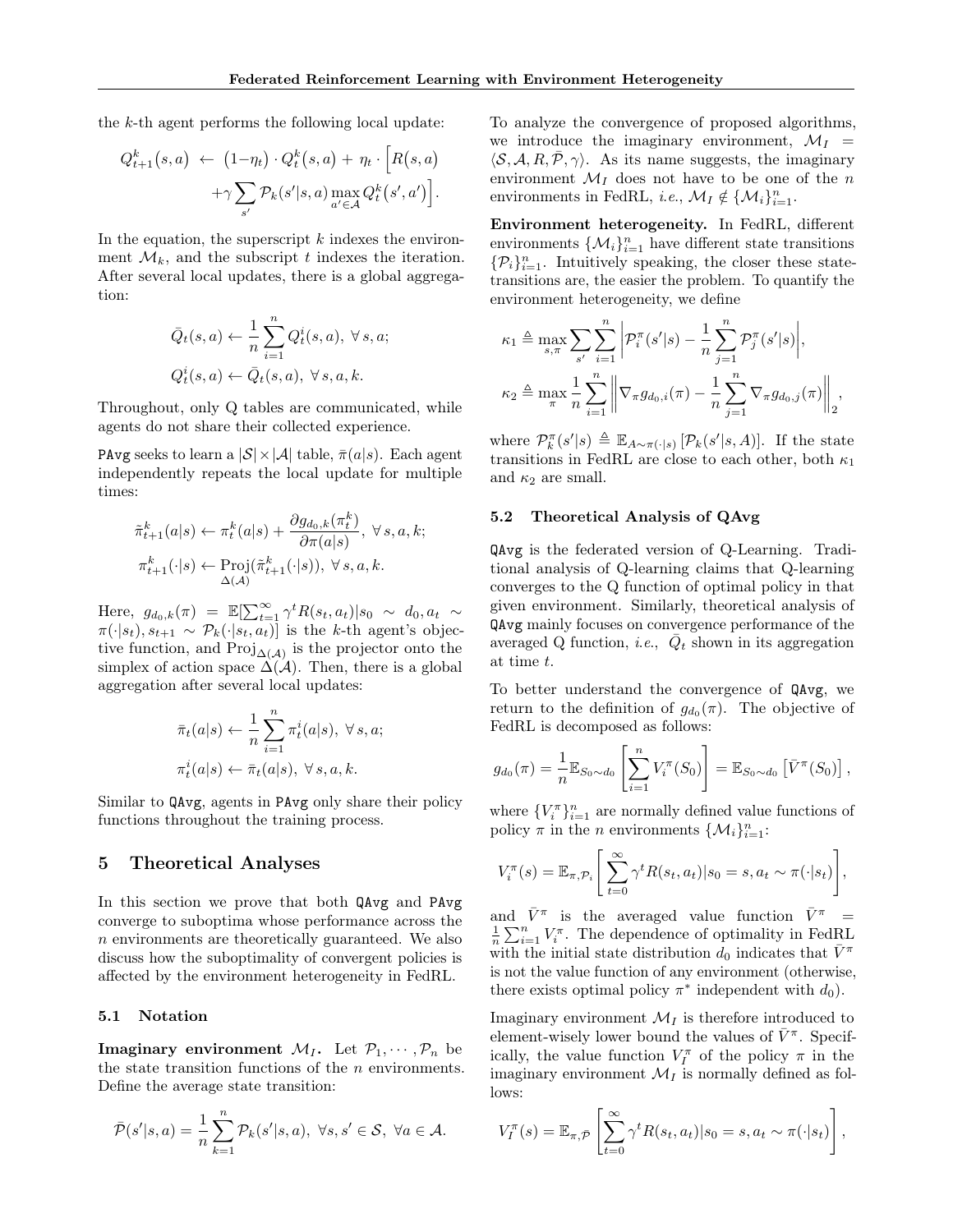and its relationship with the averaged value function  $\bar{V}^{\pi}$  is mainly described in Lemmas [1](#page-4-0) and [2.](#page-4-1) As long as the environments  $\{\mathcal{M}_i\}_{i=1}^n$  are not too different from each other, the value function  $V_I^{\pi}$  manages to properly approximate  $\bar{V}^{\pi}$ .

<span id="page-4-0"></span>**Lemma 1.** For all state s and policy  $\pi$ , we have  $\bar{V}^{\pi}(s) \geq V_I^{\pi}(s).$ 

<span id="page-4-1"></span>**Lemma 2.** Let  $\kappa_1$  be the environment heterogeneity. For all s and  $\pi$ , we have

$$
\left|\bar{V}^{\pi}(s) - V_I^{\pi}(s)\right| \leq \frac{\gamma \kappa_1}{(1-\gamma)^2}.
$$

After identifying  $V_I^{\pi}$  as a lower bound of  $\bar{V}^{\pi}$ , it is natural to consider the optimal policy  $\pi_I^*$  in the imaginary environment  $\mathcal{M}_I$ . Because of its optimality in  $\mathcal{M}_I$ , the value function  $V_I^{\pi_I^*}$  dominates the value function of any other policy  $\pi$ , *i.e.*,  $V_I^{\pi^*}$  (s)  $\geq V_I^{\pi}(s)$ ,  $\forall s$ . In other words,  $\pi_I^*$  reaches the largest lower bound of the averaged value function  $\bar{V}^{\pi}$ .

Finally, we are ready to show the convergence results of  $QAvg$ . Taking the number of local updates as  $E$ , the algorithm with  $E \geq 1$  not only converges, but also reaches the Q function of  $\pi_I^*$  in  $\mathcal{M}_I$ :

<span id="page-4-2"></span>**Theorem 2** (Convergence results of  $QAvg$ ). Take  $\overline{Q}_t$ as the average of distributed  $Q$  functions  $Q_t^k$  in the n environments at iteration t, i.e.,  $\bar{Q}_t = \frac{1}{n} \sum_{k=1}^{n} Q_t^k$ . Let the number of local updates be E. Assume  $Q_I^{\pi_I^*}$  is the Q function of optimal policy  $\pi_I^*$  in  $\mathcal{M}_I$ . Letting  $\eta_t = \frac{2}{(1-\gamma)(t+E)},$  we have

$$
\left\|\bar{Q}_t - Q_I^{\pi_t^*}\right\|_{\infty} \le \frac{16\gamma E}{(1-\gamma)^3(t+E)}
$$

.

i

**Remark 1.**  $E = 1$  makes a special variant of  $QAvg$ . This means the agents communicate after every local update of their Q functions. Although the heavy communication load makes  $QAvg$  with  $E = 1$  quite impractical, it provides intuitions on how QAvg achieves the optimal  $Q$  function of  $\pi_I^*$ . The update of every local  $Q$  function in  $QAvg$  with  $E = 1$  is formulated as follows:

$$
Q_{t+1}^{j}(s, a) \leftarrow \frac{1}{n} \sum_{k=1}^{n} \left[ R(s, a) + \gamma \sum_{s'} \mathcal{P}_{k}(s'|s, a) \max_{a'} Q_{t}^{k}(s', a') \right]
$$

$$
= R(s, a) + \gamma \sum_{s'} \bar{\mathcal{P}}(s'|s, a) \max_{a'} Q_{t}^{j}(s', a'),
$$

where the last equality is because the local Q functions keep the same in  $QAvq$  with  $E = 1$ . In this way, every local Q function is updated as if the agent were trained in the imaginary environment  $\mathcal{M}_I$ .

**Remark 2.**  $Q \text{Avq}$  with  $E = \infty$  corresponds to the algorithm which never communicates and simply averages those independently trained Q functions as the aggregated Q function. Neither its theoretical convergence nor its empirical performance is similar to that of  $QAvg$ with  $E < \infty$ .

#### 5.3 Theoretical Analysis of PAvg

PAvg directly views the policy  $\pi$  as optimization parameters in maximizing the objective function. In this way, the corresponding theoretical analysis focuses on the convergence of objective values  $g_{d_0}(\bar{\pi}_t)$ , where  $\bar{\pi}_t$ represents the averaged policy shown in aggregation of PAvg at time t.

<span id="page-4-3"></span>**Theorem 3** (Convergence performance of PAvg).  $De$ note L as the L-smoothness parameter of  $g_{d_0}(\pi)$  w.r.t.  $\pi$ , E as the number of local updates, and  $\kappa_2$  as the environment heterogeneity. Letting  $\eta_t = \sqrt{\frac{E}{12L^2(t+E/3)}}$ , we have that

$$
\max_{t=0,..,T-1} g_{d_0}(\bar{\pi}_t) \geq g_{d_0}(\pi_{d_0}^*) - c \cdot \left(\kappa_2 + \frac{1}{\sqrt{T}}\right),
$$

where c is constants and logarithmic factors of T.

<span id="page-4-4"></span>Remark 3. Here we discuss the effect of local iterations E on the convergence. The term  $c \cdot (\kappa_2 + \frac{1}{\sqrt{2}})$  $(\frac{1}{T})$  in the theorem is equal to

$$
C_1 + T^{-0.5} \cdot (C_2 E^{-0.5} + C_3 E^{0.5} + C_4 E^{2.5}).
$$

Here,  $C_1, C_2, C_3, C_4$  are either independent of T and  $E$  or contain logarithmic factors of  $T$  and  $E$ , implying there exists an E that is the best for the convergence.

#### <span id="page-4-5"></span>6 Personalized FedRL

We propose a heuristic method that allows for better training in each local environment and better generalization to novel environments. The idea is personalized FedRL, that is, instead of learning one policy for all the *n* agents, we learn *n* policies for the *n* agents, respectively. In this section, we consider deep FedRL; see Figure [1.](#page-5-0) We treat each environment as an ID and embed it into a low-dimension vector which is regarded as part of the state. The  $n$  agents share all the layers except the embedding layer.

After the training, the learned policy network may be applied to a never-seen-before environment. In the new environment, the embedding layer cannot be reused. We need to let the agent interact with the new environment in order to learn the low-dimensional vector. If the output of embedding is  $d$ -dimensional, we need to learn only d parameters. Therefore, to generalize the trained policy network to a new environment, we need to perform few-shot learning in the new environment to learn the low-dimension embedding.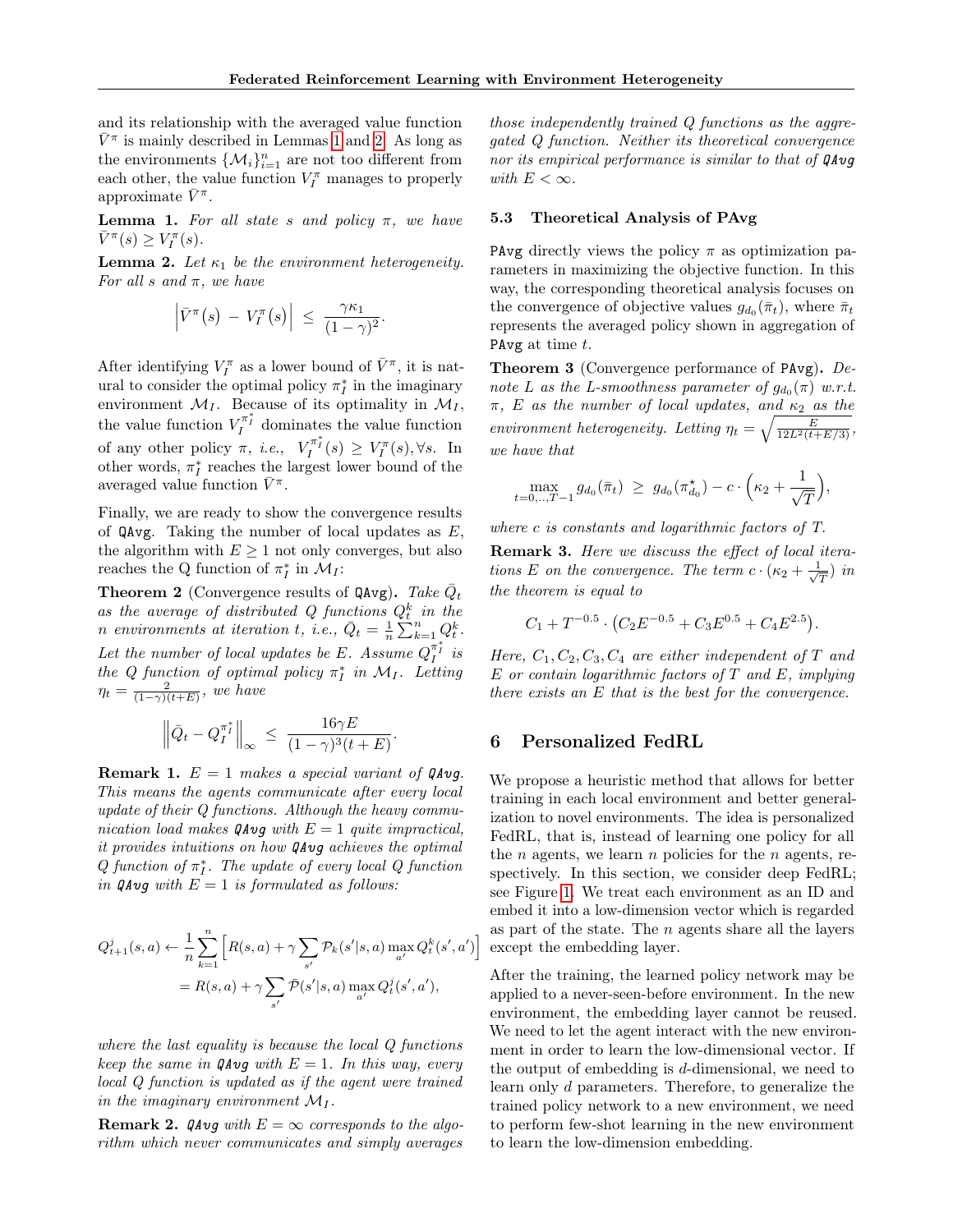<span id="page-5-0"></span>

<span id="page-5-2"></span>Figure 1: The figure shows the Q or policy networks of personalized FedRL. The networks, except the embedding layers, share parameters. To generalize the model to new environments, we keep the trained Q or policy networks but train the embedding layer from random initialization.

|                |                               | RandomMDPs                    |                               |                                | WindyCliffs                    |                                |
|----------------|-------------------------------|-------------------------------|-------------------------------|--------------------------------|--------------------------------|--------------------------------|
|                | QAvg                          | SoftPAvg                      | ProjPAvg                      | QAvg                           | SoftPAvg                       | ProjPAvg                       |
| $\kappa = 0$   | $35.42{\scriptstyle \pm0.05}$ | $35.15{\scriptstyle \pm0.05}$ | $34.97{\scriptstyle\pm0.05}$  | $133.97{\scriptstyle \pm0.00}$ | $133.97{\scriptstyle \pm0.00}$ | $119.97{\scriptstyle \pm0.34}$ |
| $\kappa=0.2$   | $35.23{\scriptstyle \pm0.05}$ | $34.97{\scriptstyle\pm0.05}$  | $34.92{\scriptstyle \pm0.05}$ | $133.97{\scriptstyle \pm0.00}$ | $133.97{\scriptstyle \pm0.00}$ | $118.47{\scriptstyle \pm0.34}$ |
| $\kappa = 0.4$ | $34.80_{\pm 0.05}$            | $34.58_{\pm 0.05}$            | $34.54_{\pm 0.05}$            | $133.97{\scriptstyle \pm0.00}$ | $133.96{\scriptstyle \pm0.00}$ | $115.82{\scriptstyle \pm0.34}$ |
| $\kappa = 0.6$ | $34.14{\scriptstyle\pm0.06}$  | $34.02{\scriptstyle \pm0.06}$ | $34.02{\scriptstyle \pm0.06}$ | $133.96{\scriptstyle \pm0.00}$ | $133.95{\scriptstyle \pm0.00}$ | $111.46 \pm 0.35$              |
| $\kappa=0.8$   | $33.29{\scriptstyle \pm0.06}$ | $33.25{\scriptstyle \pm0.06}$ | $33.38{\scriptstyle \pm0.06}$ | $133.65{\scriptstyle \pm0.03}$ | $133.59_{\pm 0.03}$            | $103.53{\scriptstyle \pm0.36}$ |

Table 1: Impact of environment heterogeneity on convergent performance: larger  $\kappa$  indicates environments with larger environment heterogeneity, *i.e.*,  $\{\mathcal{P}_k^{\kappa}\}_{k=1}^N$  with larger noise from  $\mathcal{P}_0$ ; QAvg ( $E = 4$ ), SoftPAvg ( $E = 4$ ) and ProjPAvg ( $E = 32$ ) are evaluated on the noiseless environment  $\mathcal{P}_0$ ; each setting is repeated with 16,000 random seeds, and we display the mean with standard error.

The benefit of the personalization heuristic is two-fold better training and better generalization. Without personalization, we seek to learn one policy that performs uniformly well in all the  $n$  environments. Since one policy cannot achieve the optimal performance in every environment, the learned policy is suboptimal in every environment. With the  $n$  private embedding layers, the convergent model serves as  $n$  different policies for  $n$ policies; each policy best fits one environment. When the learned model is deployed to a never-seen-before environment, the few-shot learning of the embedding layer makes the policy quickly adapted to the new environment. The small number of parameters to be tuned also adds robustness to the generalization process.

## 7 Empirical Study

In this section, we firstly use tabular environments to verify our theories on QAvg and PAvg. Then, we evaluate the extensions to deep reinforcement learning, DQNAvg and DDPGAvg, which are more practical in realworld applications. Finally, we demonstrate that the personalization heuristic improves both training and generalization performance. [1](#page-5-1)

#### 7.1 Settings

Environments. We construct a collection of heterogeneous environments by varying the state-transition parameters. For example, given the CartPole environment, we vary the length of pole. We use two types of tabular environments: first, random MDP with randomly generated state transition and reward function, and second, WindyCliff [Paul et al.](#page-9-14) [\(2019\)](#page-9-14) whose wind speed is uniformly sampled from  $[S_{min}, S_{max}]$ . We also use non-tabular environments in Gym [Brockman](#page-8-14) [et al.](#page-8-14) [\(2016\)](#page-8-14): first, CartPole and Acrobat with varying length of pole, and second, Hopper and Half-cheetah with adjustable length of leg.

Control. For QAvg, after learning the averaged Q function  $Q(s, a)$ , we use the deterministic policy,  $\pi(s)$  =  $\argmax_{a \in \mathcal{A}} Q(s, a)$ , for controlling the agent. For PAvg, we directly learn a stochastic policy,  $\pi(a|s)$ , that outputs the probability of taking action a. We use two types of PAvg: first, ProjPAvg denotes PAvg with projection operator, and second, SoftPAvg denotes PAvg with softmax activation function.

Deep FedRL. Deep Q Network (DQN) [Mnih et al.](#page-9-15) [\(2015\)](#page-9-15) and Deep Deterministic Policy Gradient (DDPG) [Lillicrap et al.](#page-8-15) [\(2015\)](#page-8-15) are two practical deep RL meth-

<span id="page-5-1"></span><sup>&</sup>lt;sup>1</sup>Our code of both tabular cases and deep cases have been released on https://github.com/pengyang7881187/FedRL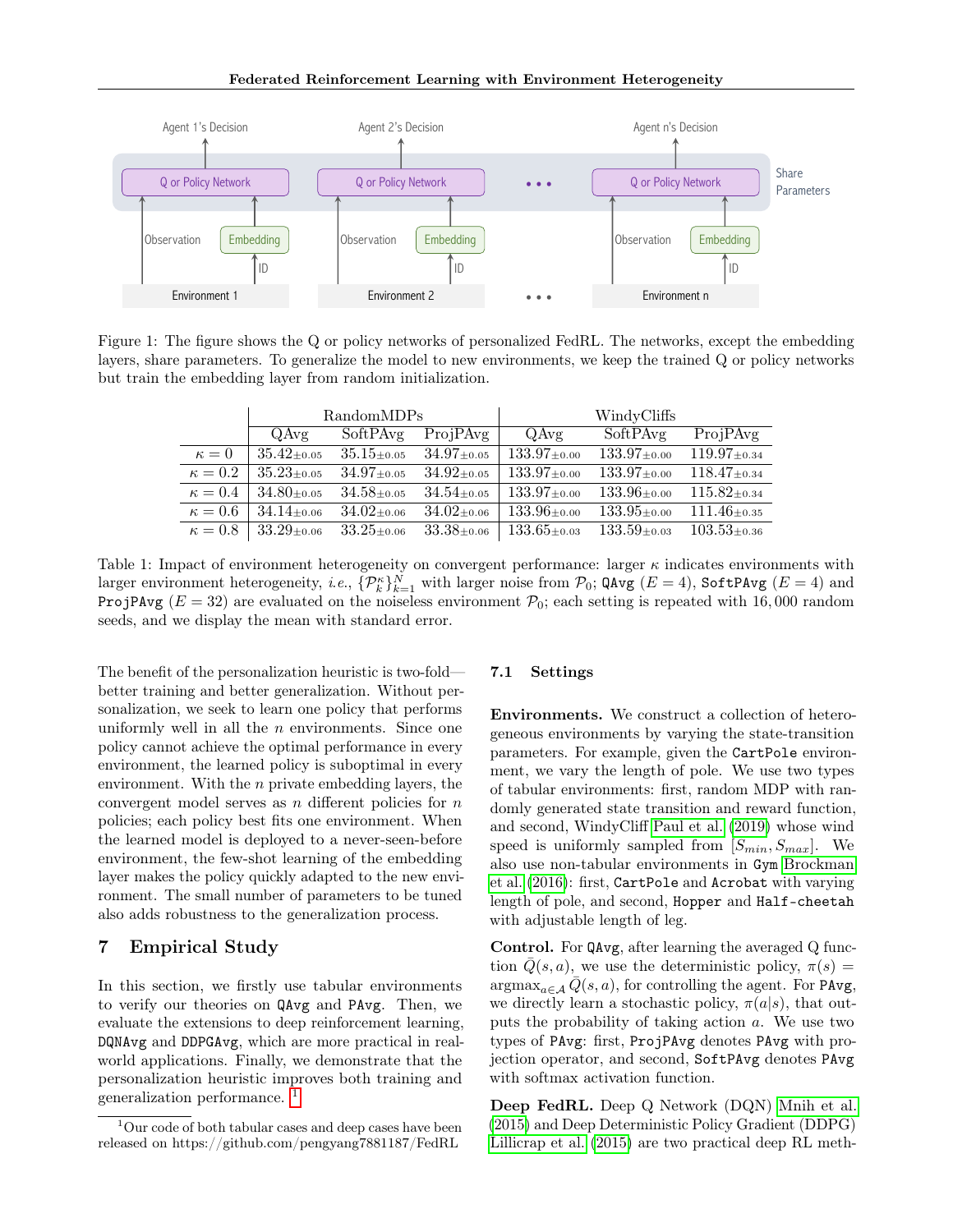<span id="page-6-0"></span>

|            |                               |                                 |                                |                                                                              | 8                                                    |  |  | 16 32 64 128 256 512 |  |
|------------|-------------------------------|---------------------------------|--------------------------------|------------------------------------------------------------------------------|------------------------------------------------------|--|--|----------------------|--|
|            |                               | WindyCliffs                     |                                | $F = 1$ $\frac{1}{2}$ -5.62 125.73 128.56 129.55 129.55 129.55 129.55 129.55 |                                                      |  |  |                      |  |
|            | QAvg                          | SoftPAvg                        | ProjPAvg                       |                                                                              |                                                      |  |  |                      |  |
| $E=1$      | $129.55{\scriptstyle\pm0.17}$ | $126.92{\scriptstyle \pm0.19}$  | $122.08 + 0.30$                | E=2 <sup>1</sup> -17.87 -5.49 125.72 128.56 129.55 129.55 129.55 129.55      |                                                      |  |  |                      |  |
| $E=2$      | $129.55_{\pm 0.17}$           | $129.56_{\pm 0.17}$             | $123.28_{\pm 0.29}$            | $E = 4 - 34.68 - 17.79 - 2.59$ 125.72 128.56 129.55 129.55 129.55            |                                                      |  |  |                      |  |
| $E=4$      | $129.55_{\pm 0.17}$           | $129.65 \scriptstyle{\pm 0.17}$ | $124.94_{\pm 0.27}$            |                                                                              |                                                      |  |  |                      |  |
| $E=8$      | $129.55{\scriptstyle\pm0.17}$ | $129.62_{\pm 0.17}$             | $126.03{\scriptstyle \pm0.25}$ | $F = 8 + 249.75 - 31.16 - 17.3 - 2.82$ 125.71 128.56 129.55 129.55           |                                                      |  |  |                      |  |
| $E=16$     | $129.55{\scriptstyle\pm0.17}$ | $129.54_{\pm 0.17}$             | $125.64_{\pm 0.24}$            | $E = 16 + 249.75 - 249.75 - 30.58 - 15.39 - 8.75$ 125.7 128.56 129.55        |                                                      |  |  |                      |  |
| $E=\infty$ | $129.12_{\pm 0.17}$           | $127.01_{\pm 0.18}$             | $90.92{\scriptstyle \pm0.41}$  |                                                                              |                                                      |  |  |                      |  |
|            |                               |                                 |                                | $F = \infty$                                                                 | -7.9 126.74 129.19 129.65 129.2 129.12 129.12 129.12 |  |  |                      |  |

Figure 2: Impact of local update time  $E$  on convergent performance: larger  $E$  indicates less frequent communication while  $E = \infty$  means agents do not communicate; Left shows the objective values of FedRL at convergence. Right shows the objective values of FedRL at different iterations during the training of  $\mathsf{QAvgs}$  with different E.

<span id="page-6-1"></span>

Figure 3: Acceleration of local training in federated setting: averaged local performance of locally trained policies is compared with averaged local performance of the policy trained in federated setting; we depict the mean as line and 1.65 times of standard error as shadow.

ods. We extend our proposed QAvg and PAvg to DQN and DDPG; we call the extension DQNAvg and DDPGAvg. Specifically, DQNAvg periodically approximately aggregates Q functions via averaging parameters of local Q networks, while DDPGAvg periodically aggregates both critic networks and policy networks stored in local devices.

Baseline. The point of FedRL is to use all the agents' experience without directly sharing their experience. As opposed to FedRL, independent RL lets each agent perform RL without exchanging information with other agents. We use independent RL as the baseline for showing the usefulness of collaboration. Let Baseline be the step-wise averaged objective values of the  $n$ local models. In other words, Baseline represents the performance of a randomly selected local model in  $n$ involved environments.

#### 7.2 Effect of Environment Heterogeneity

To check the impact of environment heterogeneity on convergent performance of our methods, we construct tasks of FedRL with various  $\kappa$ , which controls how different the state transitions are. Theorems [2](#page-4-2) and [3](#page-4-3) claim that larger environment heterogeneity, *i.e.*,  $\kappa$ with larger values, leads to larger performance gap with



Figure 4: Training and generalization performance of DQNAvg and DDPGAvg in different tasks of FedRL: training performance refers to the objective value of FedRL, *i.e.*, averaged performance in  $N$  environments; generalization performance refers to the averaged performance in M environments with newly generated state-transitions; we depict the mean as line and 1.65 times of standard error as shadow.

the optimal policy. Empirical results shown in Table [1](#page-5-2) match such theoretical observations, and we discuss the experimental settings as below:

To get the control of environment heterogeneity with a scalar  $\kappa$ , we sample  $N+1$  different state transitions  $\{\mathcal{P}_k\}_{k=0}^N$  and then construct the environments with  $\{\mathcal{P}_k^{\kappa} = \kappa \mathcal{P}_k + (1 - \kappa)\mathcal{P}_0\}_{k=1}^N$ .  $\{\mathcal{P}_k^{\kappa}\}_{k=1}^N$  are N copies of  $P_0$  with noise, whose direction and intensity are respectively controlled with  $\{\mathcal{P}_k\}_{k=1}^N$  and  $\kappa$ . With fixed  $\{\mathcal{P}_k\}_{k=0}^{\kappa}$ , we manage to construct environments with environmental heterogeneity controlled by  $\kappa$ . However, since the optimal policy for FedRL with  $\{\mathcal{P}_k^{\kappa}\}_{k=1}^N$  is computationally intractable, we make the following approximations: the convergent performance is approximated as the performance in noiseless central environment with  $P_0$ ; the optimal policy is approximated as the optimal policy in the noiseless central environment  $\mathcal{P}_0$ , *i.e.*, the convergent policy with  $\kappa = 0$ . Each setting is repeated with 16, 000 random seeds.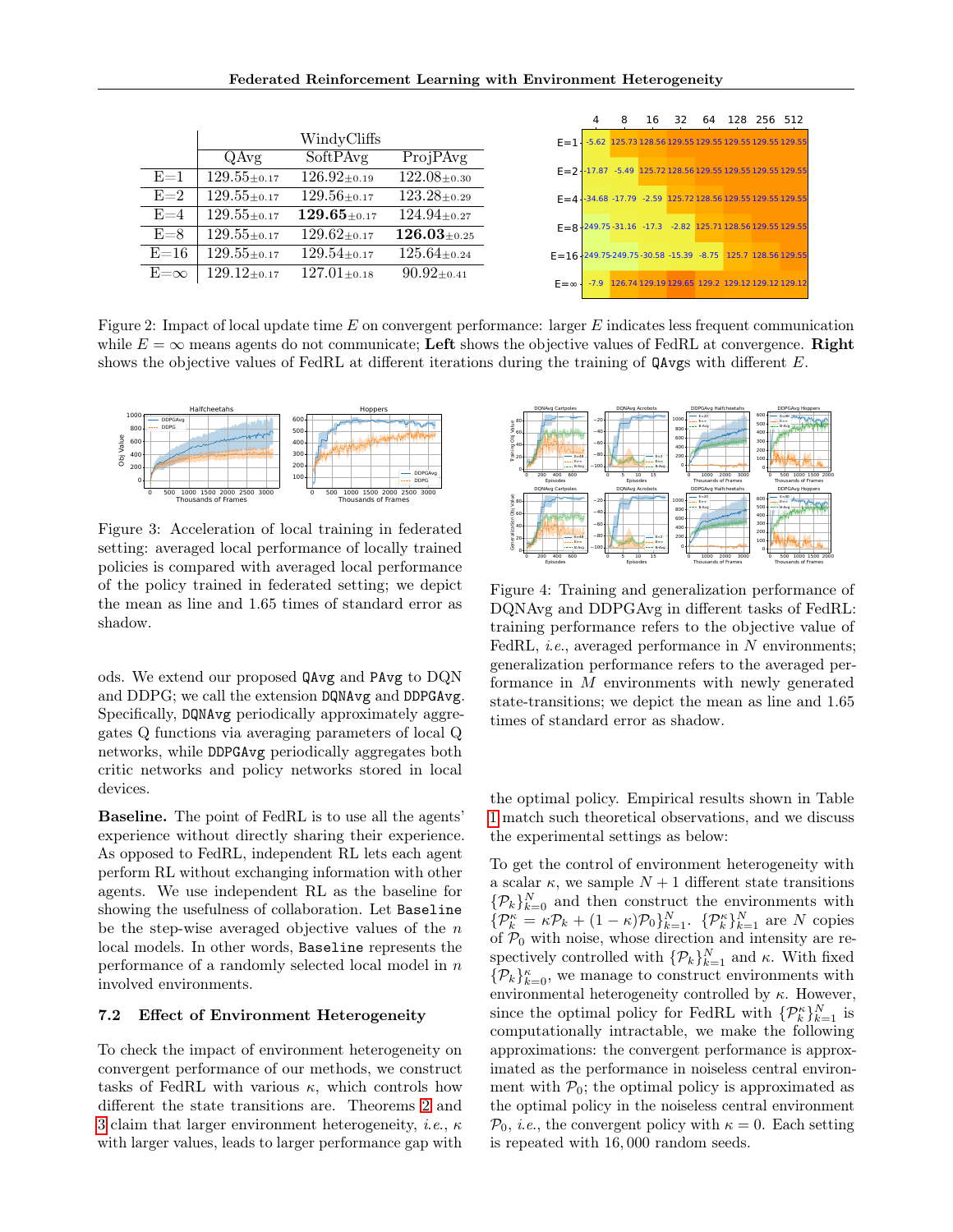<span id="page-7-0"></span>

Figure 5: Improvement in local training with personalization heuristic: averaged local performance of DQNAvg and DDPGAvg is compared with the averaged local performance of PerDQNAvg and PerDDPGAvg with environment embeddings; we depict the mean as line and 1.65 times of standard error as shadow.

<span id="page-7-1"></span>

Figure 6: Impact of personalization heuristic on generalization performance: we compare different adjustment methods when fitting a novel environment given the learned convergent model; E-Update indicates only environment embeddings are adjusted, E&N-Update indicates both embeddings and policy network are adjusted, and Φ-Update keeps the learned model unchanged; we depict the mean as line and 1.65 times of standard error as shadow.

#### 7.3 Effect of Communication Frequency

We are next to show the impact of communication frequency on the convergence of our methods. Specifically, the communication frequency is quantified by the number E of local updates between two consecutive communications. Empirical results in Figure [2](#page-6-0) reveal that communication frequency indeed influences QAvg and PAvg, yet quite in different ways.

For QAvg, Theorem [2](#page-4-2) reveals that the convergent Q table is free of  $E$  while communication frequency affects the convergence speed. Figure [2](#page-6-0) (Left) confirms such a theoretical result with identical convergent values of QAvg with  $E < \infty$ , while Figure [2](#page-6-0) (Right) shows that  $QAvg$  with larger  $E$  suffers from a lower convergence speed. For PAvg, Theorem [3](#page-4-3) reveals that the performance gap to the optimal policy is affected by  $E$  and Remark [3](#page-4-4) indicates the existence of optimal  $E$ . Figure [2](#page-6-0) (Left) confirms that PAvgs, ProjPAvg and SoftPAvg have different convergent performance with different selection of E. Moreover, performance peaks at  $E = 4, 8$ respectively for SoftPAvg and ProjPAvg indicate that  $E$  is a critical hyper-parameter in achieving the best convergent performance for PAvgs.

#### 7.4 Experiments on Deep RL

Here we consider deep FedRL algorithms, DQNAvg and DDPGAvg, in more complicated FedRL tasks: CartPoles and Acrobats with discrete actions, Halfcheetahs and Hoppers with continuous actions. In these scenarios, it is impossible to directly quantify environment heterogeneity  $\kappa$  and we implicitly model it through sampling certain deciding parameters of state transitions from certain distribution. We first justify that the federated setting helps accelerate training in any individual environment, and then compare our methods with Baseline in terms of both training and generalization performance.

To figure out the impact of the federated setting on the training of any individual environment, we compare the averaged performance of local models in corresponding environments with and without communication with others. Although collected experience is not allowed to share, communication of policy is believed to transfer certain knowledge from others. As shown in Figure [3,](#page-6-1) policy communication indeed accelerates the local training and therefore alleviates the trouble of obtaining an efficient policy when data stored locally is limited.

Then we compare DQNAvg and DDPGAvg with their variants which do no communicate  $(E = \infty)$ , and corresponding Baselines, i.e., averaged performance of independently trained policies. In terms of training performance, DQNAvg and DDPGAvg manage to obtain higher objective values of FedRL, which indicates the convergent policy uniformly performs well on all involved environments in FedRL. Moreover, when faced with  $M$  environments with newly generated state transitions, the learned policies of DQNAvg and DDPGAvg also outperform their variants with  $E = \infty$  and Baselines. Therefore, the convergent policies of our methods not only efficiently solve the task of FedRL, but also generalize well to similar but unseen environments.

#### 7.5 Personalized FedRL

We are now to demonstrate how the heuristic mentioned in Section [6](#page-4-5) helps the personalization in the training of FedRL and how the learned personalized model enables us to quickly fit to any unseen environment. DQNAvg and DDPGAvg with the heuristic are denoted as PerDQNAvg and PerDDPGAvg.

Figure [5](#page-7-0) depicts the averaged performance of N local policies in their corresponding environments with and without personalization heuristic. Environment embeddings enable local policies to be personalized in the training process of PerDQNAvg and PerDDPGAvg, which helps to achieve better averaged local performance than the single aggregated policy of DQNAvg and DDPGAvg.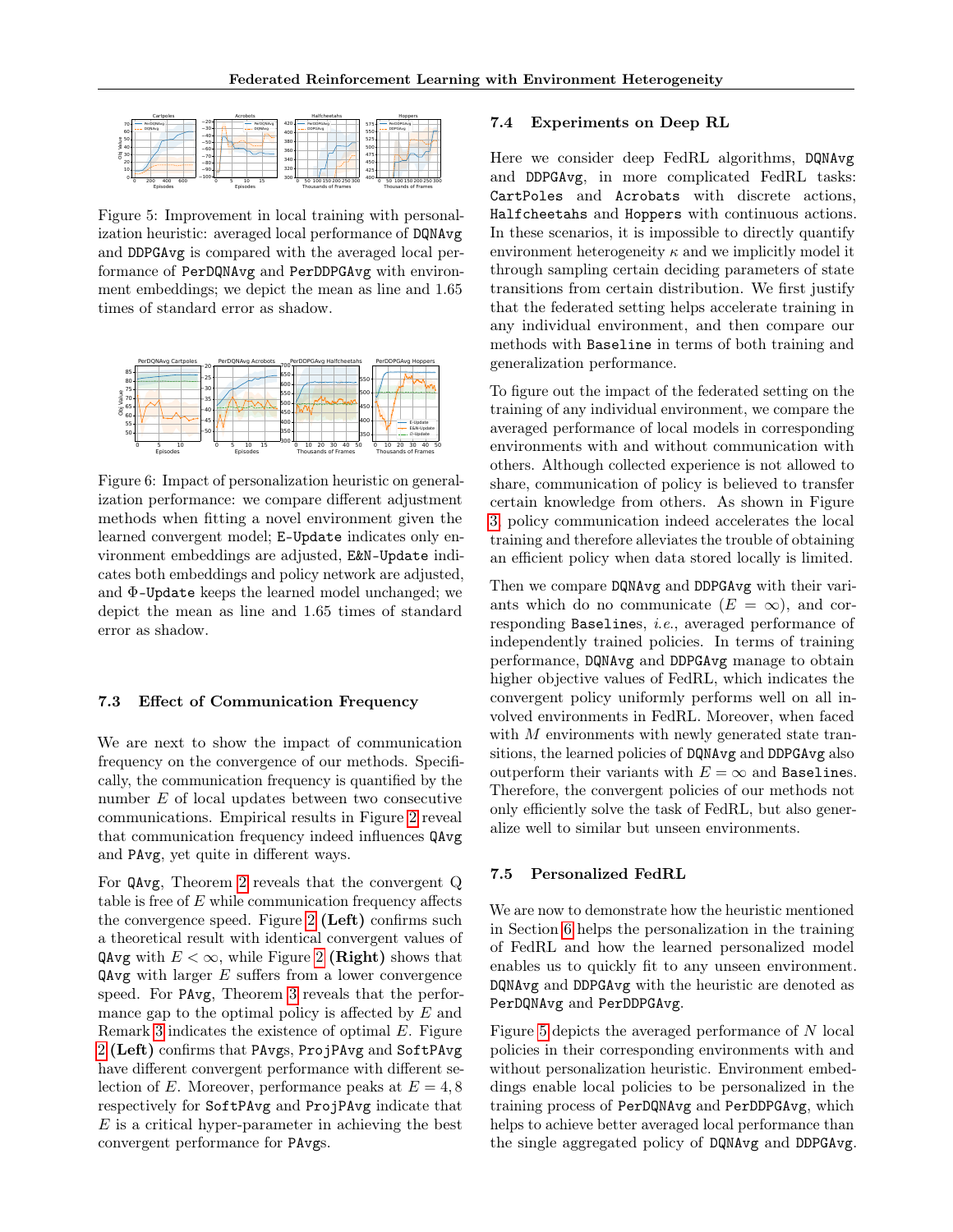Moreover, when fitting the learned policy to any unseen environment, we merely adjust the environment embeddings from an averaged initialization. Figure [6](#page-7-1) reveals that such adjustment is enough for a quick fit to the novel environment and outperforms adjustment of both embeddings and policy network.

# 8 Conclusion

We have studied Federated Reinforcement Learning (FedRL) and addressed two issues: how to learn a single policy with uniformly good performance in all n environments, and how to achieve personalization. The main difference from the existing FedRL work is that we assume that the  $n$  environments have different state-transition functions. We have proposed two algorithms, QAvg and PAvg, which are federated extensions of Q-Learning and policy gradient. Regarding their theoretical efficiency, we have analyzed their convergence and showed how environment heterogeneity affects the convergence. We have also proposed a heuristic approach for personalization in FedRL, where environment embeddings are used to capture any specific environment. Furthermore, such heuristic enables us to achieve generalization of convergent policies to fit any unseen environment via adjusting the embeddings.

# Acknowledgments

Jin and Zhang have been supported by the National Key Research and Development Project of China (No. 2018AAA0101004) and Beijing Natural Science Foundation (Z190001).

# References

- <span id="page-8-7"></span>Alekh Agarwal, Sham M Kakade, Jason D Lee, and Gaurav Mahajan. On the theory of policy gradient methods: Optimality, approximation, and distribution shift. arXiv preprint arXiv:1908.00261, 2019.
- <span id="page-8-10"></span>Manoj Ghuhan Arivazhagan, Vinay Aggarwal, Aaditya Kumar Singh, and Sunav Choudhary. Federated learning with personalization layers. arXiv preprint arXiv:1912.00818, 2019.
- <span id="page-8-5"></span>R Bellman. Dynamic programming princeton university press princeton. New Jersey Google Scholar, 1957.
- <span id="page-8-13"></span>Richard Bellman and Stuart Dreyfus. Functional approximations and dynamic programming. Mathematical Tables and Other Aids to Computation, pages 247–251, 1959.
- <span id="page-8-6"></span>Dimitri P Bertsekas, Dimitri P Bertsekas, Dimitri P Bertsekas, and Dimitri P Bertsekas. Dynamic programming and optimal control, volume 1. Athena scientific Belmont, MA, 1995.
- <span id="page-8-14"></span>Greg Brockman, Vicki Cheung, Ludwig Pettersson, Jonas Schneider, John Schulman, Jie Tang, and Wojciech Zaremba. Openai gym, 2016.
- <span id="page-8-12"></span>Duc Bui, Kshitiz Malik, Jack Goetz, Honglei Liu, Seungwhan Moon, Anuj Kumar, and Kang G Shin. Federated user representation learning. arXiv preprint arXiv:1909.12535, 2019.
- <span id="page-8-11"></span>Yuyang Deng, Mohammad Mahdi Kamani, and Mehrdad Mahdavi. Adaptive personalized federated learning. arXiv preprint arXiv:2003.13461, 2020.
- <span id="page-8-3"></span>Finale Doshi-Velez and George Konidaris. Hidden parameter markov decision processes: A semiparametric regression approach for discovering latent task parametrizations. In IJCAI: proceedings of the conference, volume 2016, page 1432. NIH Public Access, 2016.
- <span id="page-8-8"></span>Lasse Espeholt, Hubert Soyer, Remi Munos, Karen Simonyan, Vlad Mnih, Tom Ward, Yotam Doron, Vlad Firoiu, Tim Harley, Iain Dunning, et al. Impala: Scalable distributed deep-rl with importance weighted actor-learner architectures. In International Conference on Machine Learning, pages 1407–1416. PMLR, 2018.
- <span id="page-8-1"></span>Linxi Fan, Yuke Zhu, Jiren Zhu, Zihua Liu, Orien Zeng, Anchit Gupta, Joan Creus-Costa, Silvio Savarese, and Li Fei-Fei. Surreal: Open-source reinforcement learning framework and robot manipulation benchmark. In Conference on Robot Learning, pages 767– 782. PMLR, 2018.
- <span id="page-8-0"></span>Matteo Hessel, Joseph Modayil, Hado Van Hasselt, Tom Schaul, Georg Ostrovski, Will Dabney, Dan Horgan, Bilal Piot, Mohammad Azar, and David Silver. Rainbow: Combining improvements in deep reinforcement learning. In Proceedings of the AAAI Conference on Artificial Intelligence, volume 32, 2018.
- <span id="page-8-4"></span>Taylor Killian, George Konidaris, and Finale Doshi-Velez. Robust and efficient transfer learning with hidden parameter markov decision processes. In Proceedings of the AAAI Conference on Artificial Intelligence, volume 31, 2017.
- <span id="page-8-2"></span>Sergey Levine, Chelsea Finn, Trevor Darrell, and Pieter Abbeel. End-to-end training of deep visuomotor policies. The Journal of Machine Learning Research, 17(1):1334–1373, 2016.
- <span id="page-8-15"></span>Timothy P Lillicrap, Jonathan J Hunt, Alexander Pritzel, Nicolas Heess, Tom Erez, Yuval Tassa, David Silver, and Daan Wierstra. Continuous control with deep reinforcement learning. arXiv preprint arXiv:1509.02971, 2015.
- <span id="page-8-9"></span>Boyi Liu, Lujia Wang, Ming Liu, and Chengzhong Xu. Lifelong federated reinforcement learning: A learning architecture for navigation in cloud robotic systems. arXiv preprint arXiv:1901.06455, 2019.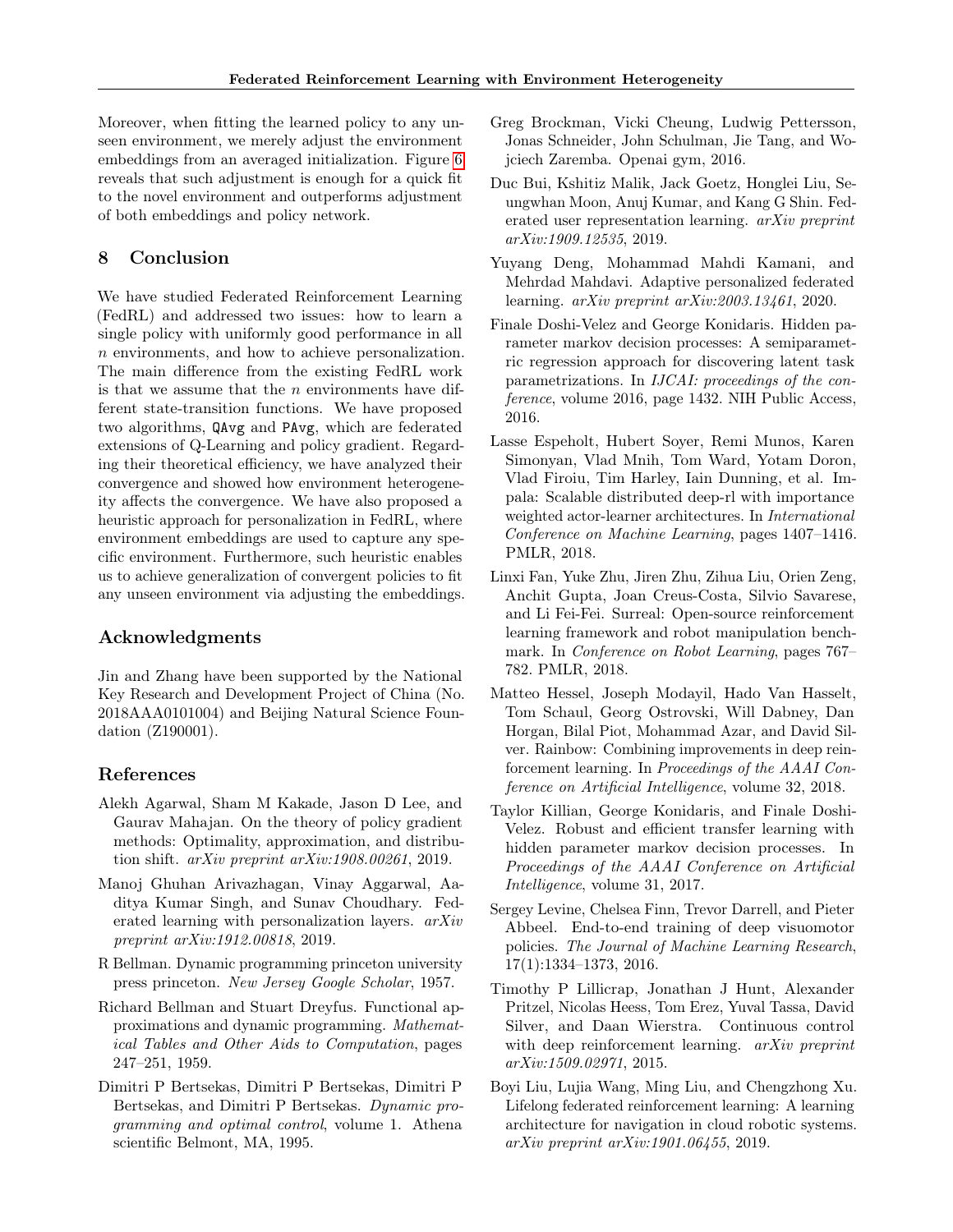- <span id="page-9-8"></span>Dhruv Mahajan, Nikunj Agrawal, S Sathiya Keerthi, Sundararajan Sellamanickam, and Léon Bottou. An efficient distributed learning algorithm based on effective local functional approximations. Journal of Machine Learning Research, 19(1):2942–2978, 2018.
- <span id="page-9-13"></span>Yishay Mansour, Mehryar Mohri, Jae Ro, and Ananda Theertha Suresh. Three approaches for personalization with applications to federated learning. arXiv preprint arXiv:2002.10619, 2020.
- <span id="page-9-15"></span>Volodymyr Mnih, Koray Kavukcuoglu, David Silver, Andrei A Rusu, Joel Veness, Marc G Bellemare, Alex Graves, Martin Riedmiller, Andreas K Fidjeland, Georg Ostrovski, et al. Human-level control through deep reinforcement learning. Nature, 518(7540):529– 533, 2015.
- <span id="page-9-5"></span>Volodymyr Mnih, Adria Puigdomenech Badia, Mehdi Mirza, Alex Graves, Timothy Lillicrap, Tim Harley, David Silver, and Koray Kavukcuoglu. Asynchronous methods for deep reinforcement learning. In International conference on machine learning, pages 1928– 1937. PMLR, 2016.
- <span id="page-9-10"></span>Chetan Nadiger, Anil Kumar, and Sherine Abdelhak. Federated reinforcement learning for fast personalization. In 2019 IEEE Second International Conference on Artificial Intelligence and Knowledge Engineering (AIKE), pages 123–127. IEEE, 2019.
- <span id="page-9-14"></span>Supratik Paul, Michael A Osborne, and Shimon Whiteson. Fingerprint policy optimisation for robust reinforcement learning. In International Conference on Machine Learning, pages 5082–5091. PMLR, 2019.
- <span id="page-9-9"></span>Anit Kumar Sahu, Tian Li, Maziar Sanjabi, Manzil Zaheer, Ameet Talwalkar, and Virginia Smith. Federated optimization for heterogeneous networks. arXiv preprint arXiv:1812.06127, 1(2):3, 2018.
- <span id="page-9-1"></span>David Silver, Aja Huang, Chris J Maddison, Arthur Guez, Laurent Sifre, George Van Den Driessche, Julian Schrittwieser, Ioannis Antonoglou, Veda Panneershelvam, Marc Lanctot, et al. Mastering the game of Go with deep neural networks and tree search. Nature, 529(7587):484–489, 2016.
- <span id="page-9-2"></span>David Silver, Julian Schrittwieser, Karen Simonyan, Ioannis Antonoglou, Aja Huang, Arthur Guez, Thomas Hubert, Lucas Baker, Matthew Lai, Adrian Bolton, et al. Mastering the game of Go without human knowledge. Nature, 550(7676):354–359, 2017.
- <span id="page-9-0"></span>Richard S Sutton, Andrew G Barto, et al. Introduction to reinforcement learning, volume 135. MIT press Cambridge, 1998.
- <span id="page-9-4"></span>Richard S Sutton, David A McAllester, Satinder P Singh, Yishay Mansour, et al. Policy gradient methods for reinforcement learning with function approximation. In NIPs, volume 99, pages 1057–1063. Citeseer, 1999.
- <span id="page-9-6"></span>Yee Whye Teh, Victor Bapst, Wojciech Marian Czarnecki, John Quan, James Kirkpatrick, Raia Hadsell, Nicolas Heess, and Razvan Pascanu. Distral: Robust multitask reinforcement learning. arXiv preprint arXiv:1707.04175, 2017.
- <span id="page-9-11"></span>Xiaofei Wang, Chenyang Wang, Xiuhua Li, Victor CM Leung, and Tarik Taleb. Federated deep reinforcement learning for internet of things with decentralized cooperative edge caching. IEEE Internet of Things Journal, 7(10):9441–9455, 2020.
- <span id="page-9-3"></span>Christopher JCH Watkins and Peter Dayan. Q-learning. Machine learning, 8(3-4):279–292, 1992.
- <span id="page-9-7"></span>Sihan Zeng, Aqeel Anwar, Thinh Doan, Justin Romberg, and Arijit Raychowdhury. A decentralized policy gradient approach to multi-task reinforcement learning. arXiv preprint arXiv:2006.04338, 2020.
- <span id="page-9-12"></span>Hankz Hankui Zhuo, Wenfeng Feng, Qian Xu, Qiang Yang, and Yufeng Lin. Federated reinforcement learning. arXiv preprint arXiv:1901.08277, 2019.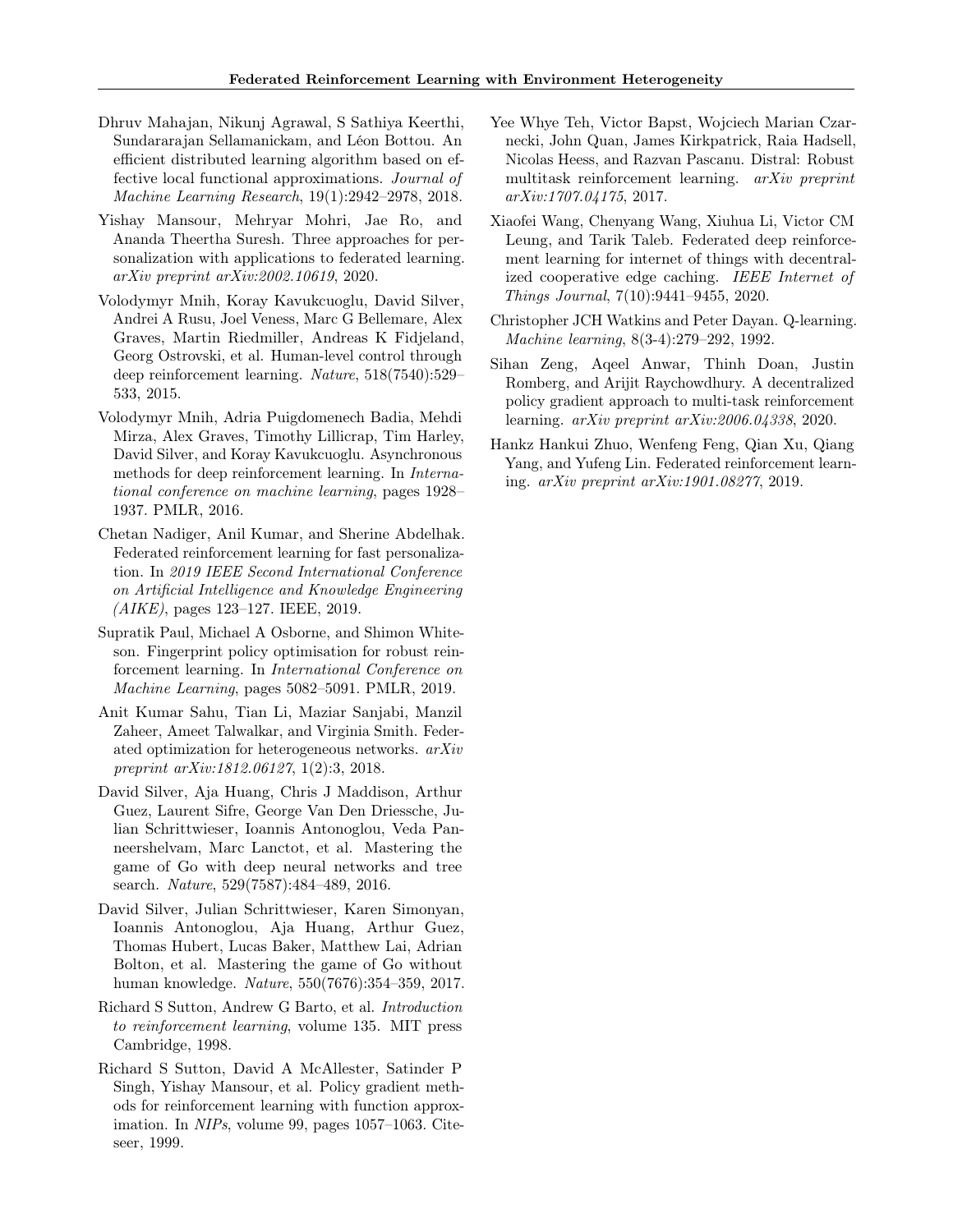# Supplementary Materials

# 9 Proof of Theorem [1](#page-2-1)

We are next to find a task of FedRL having the following property: For some initial distribution  $d_0$ ,  $\forall \pi_1^* \in$  $\arg\max_{\pi} g_{d_0}(\pi)$ , there exist  $d_1$  and  $\tilde{\pi}$  such that  $g_{d_0}(\tilde{\pi}) < g_{d_0}(\pi_1^{\star})$ , but  $g_{d_1}(\tilde{\pi}) > g_{d_1}(\pi_1^{\star})$ .

<span id="page-10-0"></span>Consider the task of FedRL composed of the following two environments:



Figure 7: Counterexample in FedRL: The triple means (action, probability, reward) and  $\gamma = 0.9$ . Note that these two environments share the same action space  $\{s_0, s_1\}$ , same state space  $\{a_0, a_1\}$ , and same reward function.

*Proof.* In the task of FedRL mentioned in Figure [7,](#page-10-0) we use two real numbers  $(p,q) \in [0,1]^2$  to represent any policy  $\pi$ , where  $p = \pi(a_0|s^0)$  and  $q = \pi(a_0|s^1)$ . Let the initial state distribution be  $d_0 = (1,0)$ , which means  $s_0$  is initial state. Therefore, the objective of FedRL is formulated as follows:

$$
\max_{\pi} g_{d_0}(\pi) = \frac{1}{2} \{ V_{\pi}^1(s_0) + V_{\pi}^2(s_0) \}.
$$

It is a continuous function of policy  $\pi = (p, q)$  whose support is compact. Therefore, the optimal policy exists. Such optimal policy  $\pi^* = (p^*, q^*)$  is not unique, but we assert that  $p^* < 1, q^* = 1$ .

If  $p^* = 1$ , then the cumulative rewards in FedRL is  $\sum_{t=0}^{\infty} \gamma^t 10 \approx 100$ .  $p = 0$  beats  $p^* = 1$  since  $p = 0$  earns 1000 at the very first step in both environments. In this way, we prove that  $p^* < 1$ . For the choices of  $q^*$ , if  $q^* < 1$ , there is positive probability to take  $a_1$  at  $s_1$ . Since there is no probability to reach  $s_1$  in the second environment when the initial state is  $s_0$ , we merely consider the first environment for the selection of  $q^*$ .  $q^*$  < 1 means there is positive probability to select  $a_1$  at  $s_1$ . Yet selection of  $a_1$  at  $s_1$  leads to negative reward  $-1$ , which is obviously inferior to the selection of  $a_0$  whose reward is 0 at  $s_1$ . Therefore, we prove that  $q^* = 1$ .

However,  $\pi^* = (p^*, q^*)$  determined above is no longer the optimal solution when the initial state distribution changes to  $d_1 = (0, 1)$ . When starting from  $s_1, q^* = 1$  means the agent never select  $a_1$  at  $s_1$  and the agent never reaches  $s_0$  in the second environment. Although selection of  $a_1$  leads to a negative reward of  $-2$  in both environments, yet the positive reward of actions at  $s_0$  obviously compensates for the loss of choosing  $a_1$  at  $s_1$ . Therefore,  $\pi^* = (p^*, q^*)$  above is no longer the optimal policy when the initial state distribution is formulated as  $d_1 = (0, 1).$  $\Box$ 

However, the above example is, to some extent, tricky, since both of the involved environments in FedRL are not irreducible. Therefore, we propose the following example of FedRL with a positive lead probability  $\tau > 0$  in Figure [8.](#page-11-0) We claim that if leak probability  $\tau$  is small enough, the previous argument still holds.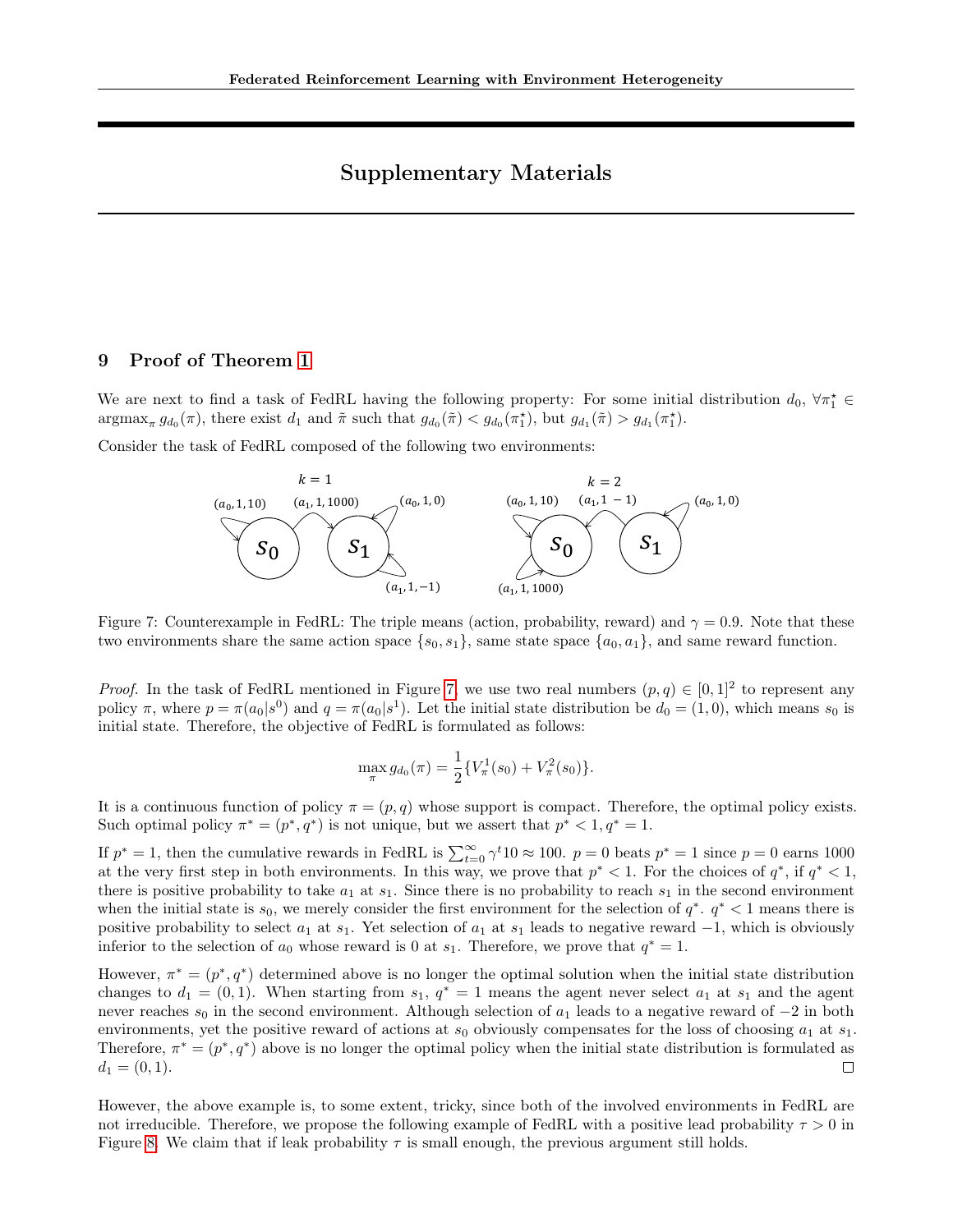<span id="page-11-0"></span>

Figure 8: The modified tasks of FedRL with two connected and irreducible environments.

Proof. In the task of FedRL mentioned in Figure [8,](#page-11-0) we consider the following two initial state distributions  ${d_0 = (1,0), d_1 = (0,1)}$ . In this way, the objective functions in these two environments are denoted as  $g_{d_0}(\pi) = \overline{V}_\pi^{\tau}(s_0)$  and  $g_{d_1}(\pi) = \overline{V}_\pi^{\tau}(s_1)$ , where  $\tau$  is the leak probability and  $\pi = (p, q)$ . It is clear that both  $g_{d_0}(\pi)$ and  $g_{d_1}(\pi)$  are uniform continuous with respect to  $(p, q, \tau) \in (0, 1)^3$ . We denote the set of optimal solutions w.r.t. these two initial state distributions as  $\Gamma_0^{\tau} = \{(p_0^{\tau}, p_0^{\tau})\}$  and  $\Gamma_1^{\tau} = \{(p_1^{\tau}, p_1^{\tau})\}$ , and their objective values as  $\tilde{M}_0^{\tau}$  and  $\tilde{M}_0^{\tau}$ . It is easy to see that both  $\Gamma_0^{\tau}$  and  $\tilde{\Gamma}_1^{\tau}$  are compact sets.

Taking FedRL described in Figure [7](#page-10-0) as a special case with  $\tau = 0$ , we have already proved that  $p_0^0 < 1, q_0^0 =$  $1, \forall (p_0^0, q_0^0) \in \Gamma_0^0$ , and  $q_1^0 < 1, \forall (p_1^0, q_1^0) \in \Gamma_1^0$ . We claim that when  $\tau$  is sufficiently small, there exists  $\delta > 0$ , s.t.  $q_0^{\tau} > 1 - \delta > a_1^{\tau}.$ 

Firstly, we define  $\alpha = \sum_{\Gamma_1^0} q_1^0$  with  $\alpha < 1$  by the compactness of  $\Gamma_1^0$ . Then we derive  $M_1 = \max_{q \ge \frac{1+\alpha}{2}} g_{d_1}^0(\pi)$ with  $M_1 \leq \tilde{M}_1^0$ . The uniform continuity of objective values w.r.t.  $\tau$  tells us:  $\exists \bar{\tau}_1 > 0$ ,  $\forall \pi = (p, q)$ ,  $\forall \tau <$  $|\bar{\tau}_1, \text{ s.t. } |g_{d_1}^{\tau}(\pi) - g_{d_1}^0(\pi)| < \frac{\tilde{M}_1^0 - M_1}{4}$ . Therefore, it is easy to tell  $\forall \tau < \bar{\tau}_1, q_1^{\tau} < 1 - \delta$ , where  $\delta = \frac{1-\alpha}{2}$ .

Following the same strategy, we are able to derive that  $\exists \bar{\tau}_2 > 0, \forall \tau < \bar{\tau}_2, q_0^{\tau} > 1 - \delta$ , which along with  $\forall \tau \leq \bar{\tau}_1, q_1^{\tau} < 1 - \delta$  leads to a contradiction.  $\Box$ 

#### 10 Proof of Lemm[a1,](#page-4-0) [2](#page-4-1)

*Proof of Lemma 1.* The lower bound of weighted value function  $\bar{V}_{\pi}$  is derived as:

$$
\bar{V}^{\pi} = \frac{1}{n} \sum_{i=1}^{n} V_i^{\pi} = \frac{1}{n} \sum_{i=1}^{n} (I_{|\mathcal{S}|} - \gamma \mathcal{P}_i^{\pi})^{-1} R^{\pi}
$$

$$
= \frac{1}{n} \sum_{i=1}^{n} \sum_{k=0}^{\infty} (\gamma \mathcal{P}_i^{\pi})^k R^{\pi}
$$

$$
\geq \sum_{k=0}^{\infty} (\gamma \frac{1}{n} \sum_{i=1}^{n} \mathcal{P}_i^{\pi})^k R^{\pi} = (I_{|\mathcal{S}|} - \gamma \bar{\mathcal{P}}^{\pi})^{-1} R^{\pi} = V_I^{\pi}
$$

where the second and fourth equalities come from  $(I - A)^{-1} = \sum_{k=0}^{\infty} A^k$  with setting  $A^0$  as I, and  $\bar{V}^{\pi} \ge V_I^{\pi}$ indicating  $\bar{V}^{\pi}(s) \geq V_I^{\pi}(s)$ .

,

*Proof of Lemma 2.* In fact, by definition of  $\bar{V}^{\pi}$ , for any  $s \in \mathcal{S}$ , we have:

$$
\begin{aligned} \left| V_I^{\pi}(s) - \bar{V}^{\pi}(s) \right| &\leq \frac{1}{n} \sum_{k=1}^n \left| V_I^{\pi}(s) - \bar{V}_k^{\pi}(s) \right| \\ &\leq \frac{1}{n} \sum_{k=1}^n \left\| V_I^{\pi} - \bar{V}_k^{\pi} \right\|_{\infty} \end{aligned}
$$

By Bellman equation, we have:

$$
\left|V_I^{\pi}(s) - \bar{V}_k^{\pi}(s)\right| = \gamma \left| \sum_{s'} \left( \frac{1}{n} \sum_{k=1}^n \mathcal{P}_k^{\pi}(s'|s) V_I^{\pi}(s') - \mathcal{P}_k^{\pi}(s'|s) V_k^{\pi}(s') \right) \right|
$$
  

$$
\leq \frac{\kappa_1 \gamma}{1 - \gamma} + \gamma \|V_I^{\pi} - \bar{V}_k^{\pi}\|_{\infty}
$$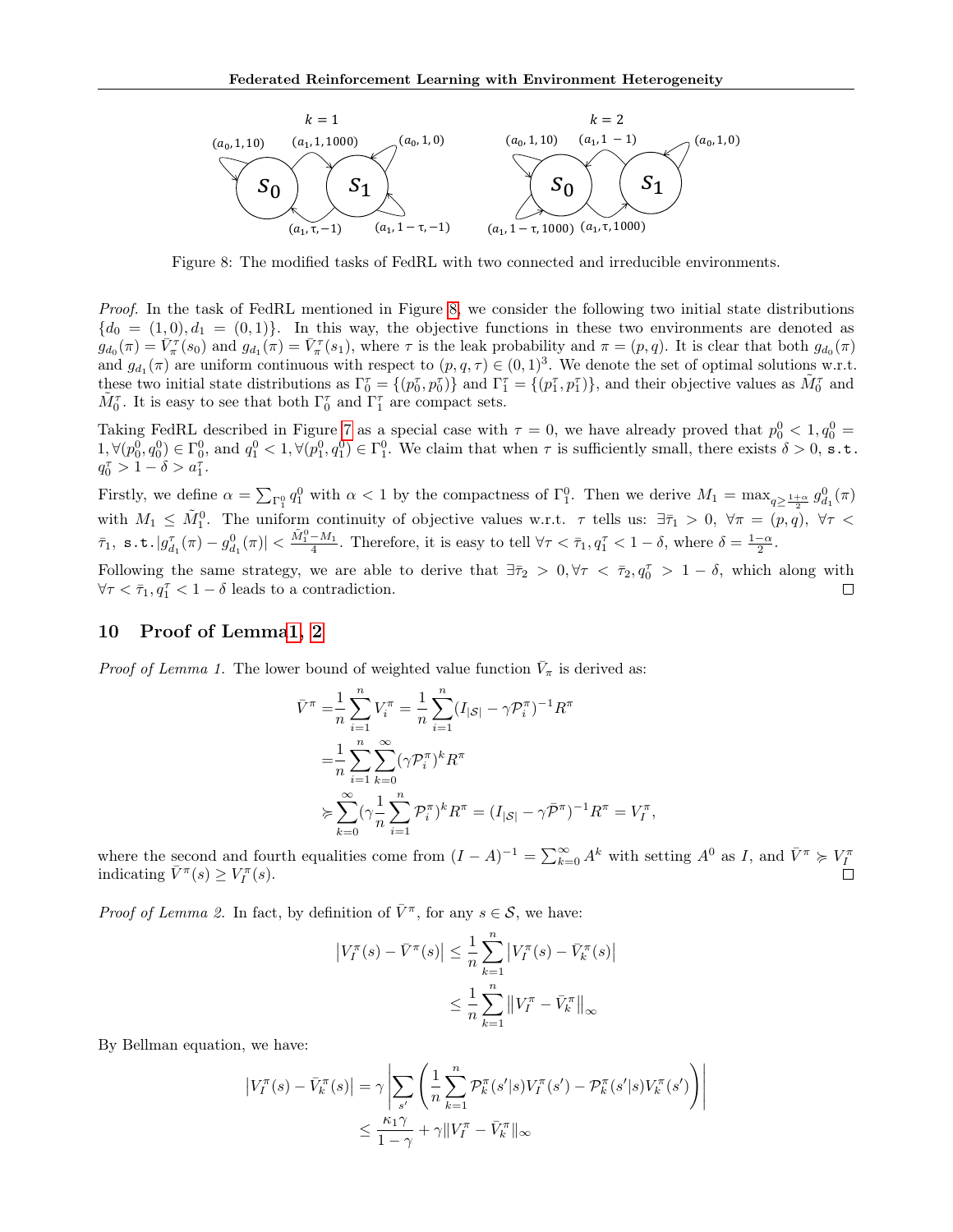Thus, we have the final conclusion:

$$
||V_I^{\pi} - \bar{V}^{\pi}||_{\infty} \le \frac{\gamma \kappa_1}{(1 - \gamma)^2}
$$

 $\Box$ 

### 11 Proof of Theorem [2](#page-4-2)

Denote the Bellman Operator in the  $k$ -th environment as:

$$
\mathcal{T}_k Q(s, a) = R(s, a) + \gamma \sum_{s'} P_k(s'|s, a) \max_{a'} Q(s', a')
$$

The average Bellman Operator as:

$$
\mathcal{T} Q = \frac{1}{n} \sum_{k=1}^{n} \mathcal{T}_k Q
$$

<span id="page-12-0"></span>**Theorem 4.**  $\mathcal T$  is a  $\gamma$ -contractor. For any  $Q_1$  and  $Q_2$ , it satisfies:

$$
\|\mathcal{T}Q_1-\mathcal{T}Q_2\|_{\infty}\leq \gamma\|Q_1-Q_2\|_{\infty}
$$

*Proof.* By definition of  $\mathcal{T}$ , we have:

$$
\begin{aligned} \|\mathcal{T}Q_1 - \mathcal{T}Q_2\|_{\infty} &\leq \frac{1}{n} \sum_{k=1}^n \|\mathcal{T}_k Q_1 - \mathcal{T}_k Q_2\|_{\infty} \\ &\leq \gamma \|\mathcal{T}_k Q_1 - \mathcal{T}_k Q_2\|_{\infty} \end{aligned}
$$

By Theorem [4,](#page-12-0) there exists a fixed point  $Q^*$  satisfies  $T Q^* = Q^*$ , which is also the optimal Q value function w.r.t. standard MDP with transition dynamics  $\overline{\mathcal{P}}$ .

Besides, we also define a general version of average Bellman Operator:

$$
\mathcal{T}_E = \frac{1}{n}\sum_{k=1}^n \mathcal{T}_k^E
$$

and a smooth version:

$$
\widetilde{\mathcal{T}}_E = \frac{1}{n} \sum_{k=1}^n \prod_{t=1}^E (\lambda_t \mathcal{T}_k + (1 - \lambda_t)Id)
$$

In other words, the update rule is:

$$
Q_{t+1}^k = (1 - \lambda_t)Q_t^k + \lambda_t \mathcal{T}_k Q_t^k
$$

$$
Q_{t+1}^k = \begin{cases} \frac{1}{n} \sum_{k=1}^n Q_{t+1}^k, & \text{if } t+1 \in \mathcal{I}_E \\ Q_{t+1}^k, & \text{if } t+1 \notin \mathcal{I}_E \end{cases}
$$

<span id="page-12-1"></span>We also denote  $\bar{Q}_t = \frac{1}{n} \sum_{k=1}^n Q_t^k$ . Lemma 3 (One step recursion). We have:

$$
\|\bar{Q}_{t+1}-Q^*\|_\infty\leq (1-(1-\gamma)\lambda_t)\|\bar{Q}_t-Q^*\|_\infty+\frac{\lambda_t\gamma}{n}\sum_{k=1}^n\|Q_t^k-\bar{Q}_t\|_\infty
$$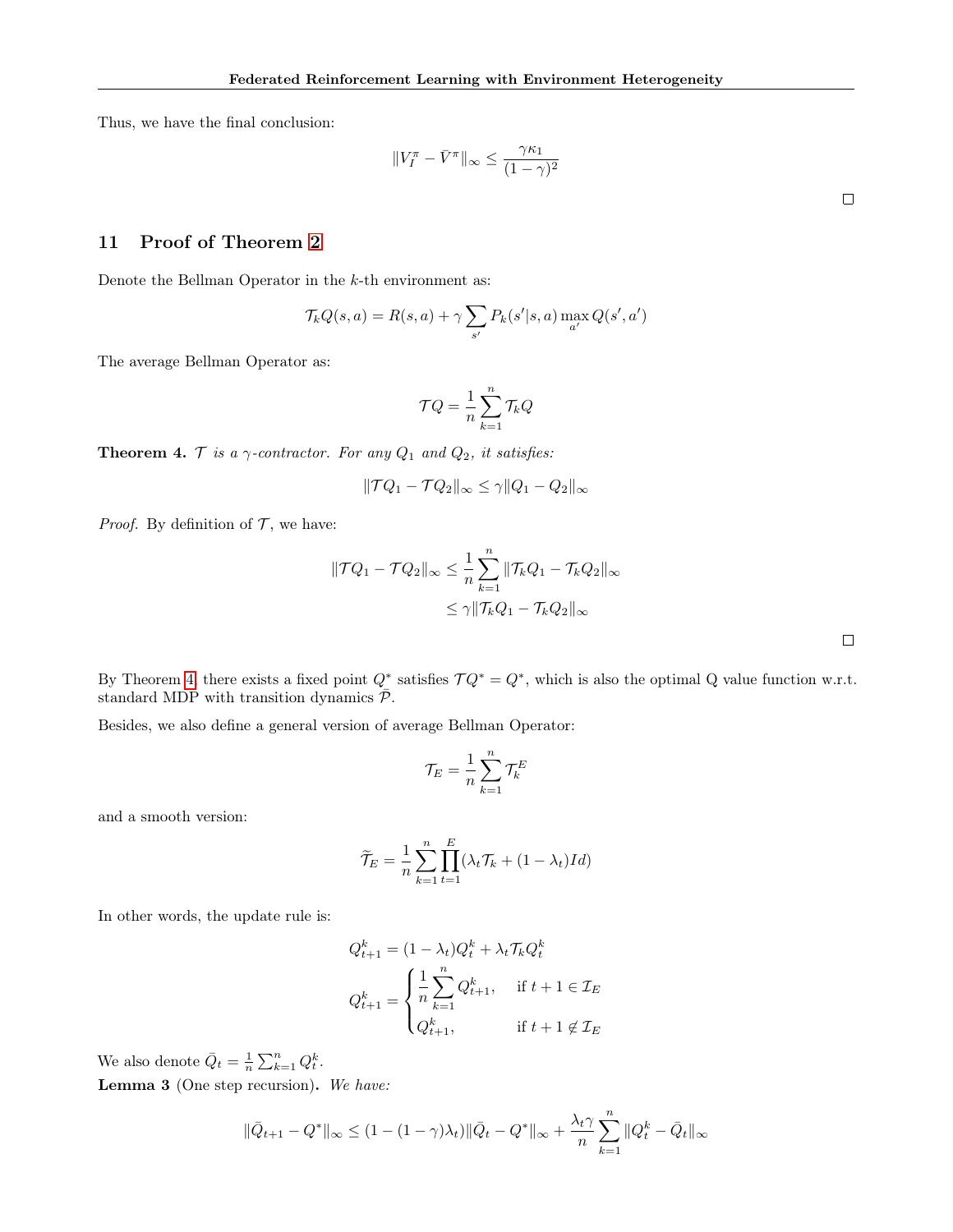*Proof.* As  $Q^* = \frac{1}{n} \sum_{k=1}^n \mathcal{T}_k Q^*$ , we have:

$$
\|\bar{Q}_{t+1} - Q^*\|_{\infty} = \|(1 - \lambda_t)\bar{Q}_t + \frac{\lambda_t}{n} \sum_{k=1}^n \mathcal{T}_k Q_t^k - Q^*\|_{\infty}
$$
  
\n
$$
= \|(1 - \lambda_t)(\bar{Q}_t - Q^*) + \frac{\lambda_t}{n} \sum_{k=1}^n (\mathcal{T}_k Q_t^k - \mathcal{T}_k Q^*)\|_{\infty}
$$
  
\n
$$
\leq (1 - \lambda_t) \|\bar{Q}_t - Q^*\|_{\infty} + \frac{\lambda_t}{n} \sum_{k=1}^n \|\mathcal{T}_k Q_t^k - \mathcal{T}_k Q^*\|_{\infty}
$$
  
\n
$$
\leq (1 - \lambda_t) \|\bar{Q}_t - Q^*\|_{\infty} + \frac{\gamma \lambda_t}{n} \sum_{k=1}^n \|Q_t^k - Q^*\|_{\infty}
$$
  
\n
$$
\leq (1 - (1 - \gamma)\lambda_t) \|\bar{Q}_t - Q^*\|_{\infty} + \frac{\gamma \lambda_t}{n} \sum_{k=1}^n \|Q_t^k - \bar{Q}_t\|_{\infty}
$$

<span id="page-13-0"></span>**Lemma 4** (Value variance). Suppose  $\lambda_t \leq 2\lambda_{t+E}$  and  $Q_0^k \in [0, \frac{1}{1-\gamma}]$ , we have:

$$
\frac{1}{n}\sum_{k=1}^{n}||Q_t^k - \bar{Q}_t||_{\infty} \le \frac{4\lambda_t(E-1)}{(1-\gamma)}
$$

*Proof.* Noting that  $\mathbb{E}\|X - EX\|_{\infty} \le 2\mathbb{E}\|X\|_{\infty}$ , and for  $\forall t$ , there exists  $t_0 \le t$  and  $t - t_0 \le E - 1$ , such that  $Q_{t_0}^k = \bar{Q}_{t_0}$ . Thus we have:

$$
\frac{1}{n} \sum_{k=1}^{n} \|Q_t^k - \bar{Q}_t\|_{\infty} = \frac{1}{n} \sum_{k=1}^{n} \|Q_t^k - \bar{Q}_{t_0} + \bar{Q}_{t_0} - \bar{Q}_t\|_{\infty}
$$
\n
$$
\leq \frac{2}{n} \sum_{k=1}^{n} \|Q_t^k - \bar{Q}_{t_0}\|_{\infty}
$$
\n
$$
= \frac{2}{n} \sum_{k=1}^{n} \sum_{t'=t_0}^{t-1} \lambda_{t'} (\mathcal{T}_k Q_{t'}^k - Q_{t'}^k) \|_{\infty}
$$
\n
$$
\leq \frac{2}{n} \sum_{k=1}^{n} \sum_{t'=t_0}^{t-1} \lambda_{t'} \|\mathcal{T}_k Q_{t'}^k - Q_{t'}^k\|_{\infty}
$$
\n
$$
\leq \frac{4\lambda_t (E - 1)}{(1 - \gamma)}
$$

where the last inequality holds by  $Q_t^k \in [0, \frac{1}{1-\gamma}]$ .

Proof of Theorem [2.](#page-4-2) By Lemma [3](#page-12-1) and Lemma [4,](#page-13-0) we have:

$$
\|\bar{Q}_{t+1} - Q^*\|_{\infty} \le (1 - (1 - \gamma)\lambda_t) \|\bar{Q}_t - Q^*\|_{\infty} + \frac{4\lambda_t^2 \gamma (E - 1)}{(1 - \gamma)}
$$

To simplify, we denote  $\Delta_{t+1} = ||\bar{Q}_{t+1} - Q^*||_{\infty}$  and  $C = \frac{4\gamma(E-1)}{(1-\gamma)}$  $\frac{\gamma(E-1)}{(1-\gamma)}$ , which leads to:

$$
\Delta_{t+1} \le (1 - (1 - \gamma)\lambda_t)\Delta_t + \lambda_t^2 \cdot C
$$

By setting  $\lambda_t = \frac{\alpha}{t+\beta}$ , we will prove  $\Delta_t \leq \frac{\zeta}{t+\beta}$  recursively:

$$
\Delta_{t+1} \le (1 - (1 - \gamma)\lambda_t) \frac{\zeta}{t + \beta} + \lambda_t^2 \cdot C
$$
  
= 
$$
\frac{(t + \beta - 1)\zeta}{(t + \beta)^2} + \frac{(1 - (1 - \gamma)\alpha)\zeta + \alpha^2 \cdot C}{(t + \beta)^2}
$$
  

$$
\le \frac{\zeta}{t + \beta + 1}
$$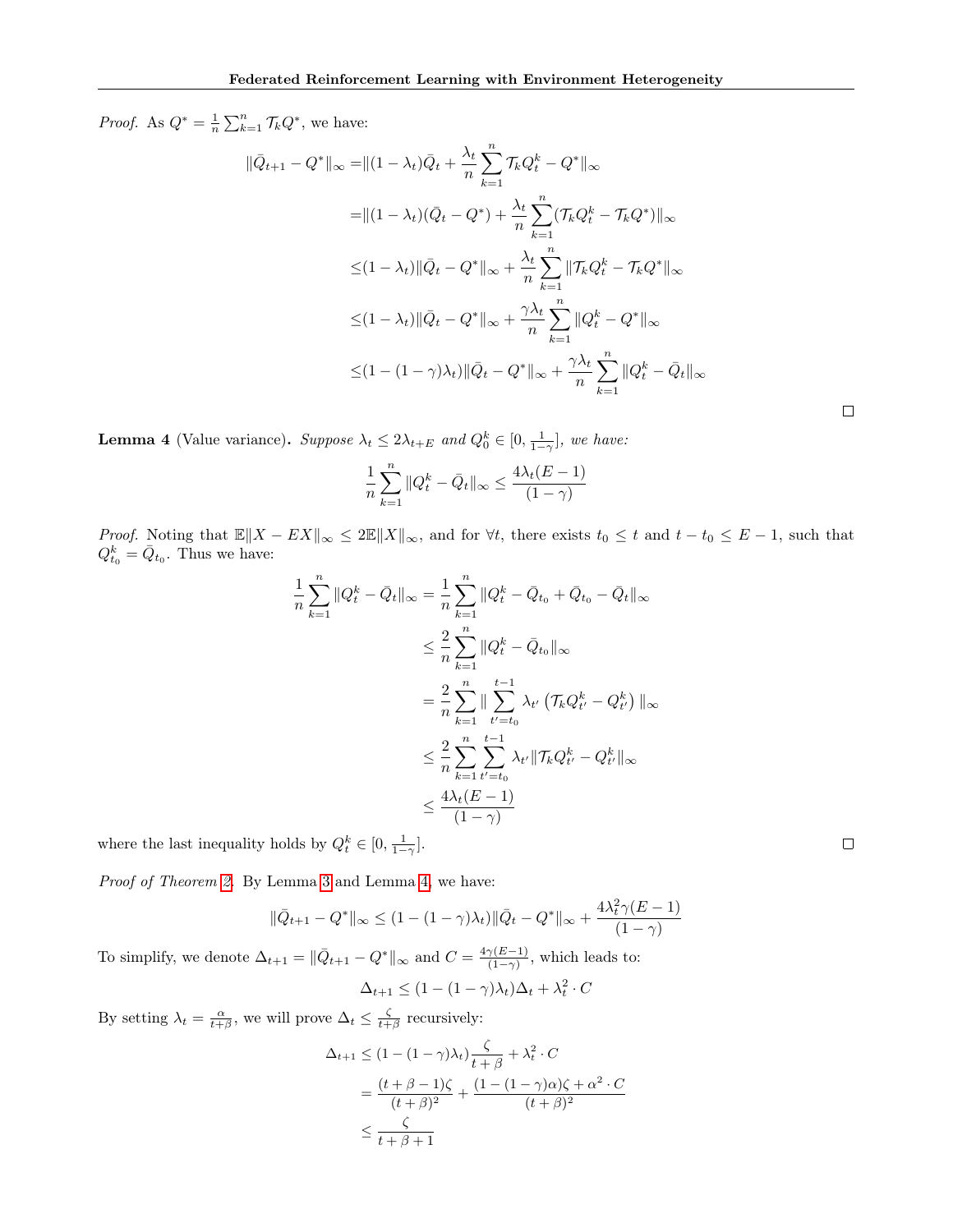Trivially, we can set  $\alpha = \frac{2}{1-\gamma}$  and  $\zeta = \frac{4C}{(1-\gamma)^2} = \frac{16\gamma(E-1)}{(1-\gamma)^3}$  $\frac{\partial \gamma(E-1)}{(1-\gamma)^3}$ . Besides, to satisfy  $\lambda_t \leq 2\lambda_{t+E}$ , we can set  $\beta = E$ . Thus, we have:

$$
\|\bar{Q}_t - Q^*\|_{\infty} \le \frac{16\gamma(E-1)}{(1-\gamma)^3(t+E)}
$$

# 12 Proof of Theorem [3](#page-4-3)

**Theorem 5** (Global Optimality). Denote the optimal policy as  $\pi^*$ , for any given policy  $\pi \in \Delta(\mathcal{A})^{\mathcal{S}}$ , we have following inequality holds:

$$
\frac{1}{n}\sum_{k=1}^{n}V_k^{\pi^*}(\mu) - \frac{1}{n}\sum_{k=1}^{n}V_k^{\pi}(\mu) \le 2(2L\eta + 1)\rho\sqrt{|\mathcal{S}|}(\kappa + \|G^{\eta}(\pi)\|_2)
$$

where

$$
G^{\eta}(\pi) = \frac{\text{Proj}(\pi + \eta \frac{1}{n} \sum_{k=1}^{n} \nabla_{\pi} V_{k}^{\pi}(\mu)) - \pi}{\eta}
$$

$$
G_{k}^{\eta}(\pi) = \frac{\text{Proj}(\pi + \eta \nabla_{\pi} V_{k}^{\pi}(\mu)) - \pi}{\eta}
$$

Proof. By definition, we have:

$$
\Delta(\pi) = \frac{1}{n} \sum_{k=1}^{n} V_{k}^{\pi^{*}}(\mu) - \frac{1}{n} \sum_{k=1}^{n} V_{k}^{\pi}(\mu)
$$
  
\n
$$
= \frac{1}{n} \sum_{k=1}^{n} \left( V_{k}^{\pi^{*}}(\mu) - V_{k}^{\pi}(\mu) \right)
$$
  
\n
$$
= \frac{1}{n} \sum_{k=1}^{n} \frac{1}{1 - \gamma} \mathbb{E}_{d_{\pi^{*},\mu,k}} \langle \pi^{*}(\cdot|s), A_{k}^{\pi}(s, \cdot) \rangle
$$
  
\n
$$
= \frac{1}{n} \sum_{k=1}^{n} \frac{1}{1 - \gamma} \mathbb{E}_{d_{\pi^{*},\mu,k}} \langle \pi^{*}(\cdot|s) - \pi(\cdot|s), A_{k}^{\pi}(s, \cdot) \rangle
$$
  
\n
$$
= \frac{1}{n} \sum_{k=1}^{n} \frac{1}{1 - \gamma} \mathbb{E}_{d_{\pi^{*},\mu,k}} \langle \pi^{*}(\cdot|s) - \pi(\cdot|s), Q_{k}^{\pi}(s, \cdot) \rangle
$$
  
\n
$$
\leq \frac{1}{n} \sum_{k=1}^{n} \frac{1}{1 - \gamma} \mathbb{E}_{d_{\pi^{*},\mu,k}} \max_{\widetilde{\pi}} \langle \widetilde{\pi}(\cdot|s) - \pi(\cdot|s), Q_{k}^{\pi}(s, \cdot) \rangle
$$
  
\n
$$
\leq \frac{\rho}{n} \sum_{k=1}^{n} \max_{\widetilde{\pi}} \langle \widetilde{\pi} - \pi, \nabla_{\pi} V_{k}^{\pi}(\mu) \rangle
$$
  
\n
$$
\leq \frac{2\rho \sqrt{|\mathcal{S}|}}{n} \sum_{k=1}^{n} \max_{\pi + \delta \in \Delta(\mathcal{A})^{\mathcal{S}}, |\delta|_{2} \leq 1} \delta^{T} \nabla_{\pi} V_{k}^{\pi}(\mu)
$$

Denote  $\pi_k^+ = \pi + \eta G_k^{\eta}(\pi)$ , we have:

$$
\max_{\pi+\delta\in\Delta(\mathcal{A})^{\mathcal{S}},\|\delta\|_2\leq 1} \delta^T \nabla_{\pi} V_k^{\pi}(\mu)
$$
\n
$$
\leq \left\|\nabla_{\pi} V_k^{\pi}(\mu) - \nabla_{\pi} V^{\pi_k^+}(\mu)\right\|_2 + \max_{\pi+\delta\in\Delta(\mathcal{A})^{\mathcal{S}},\|\delta\|_2\leq 1} \delta^T \nabla_{\pi} V^{\pi_k^+}(\mu)
$$
\n
$$
\leq (2L\eta+1) \|G_k^{\eta}(\pi)\|_2
$$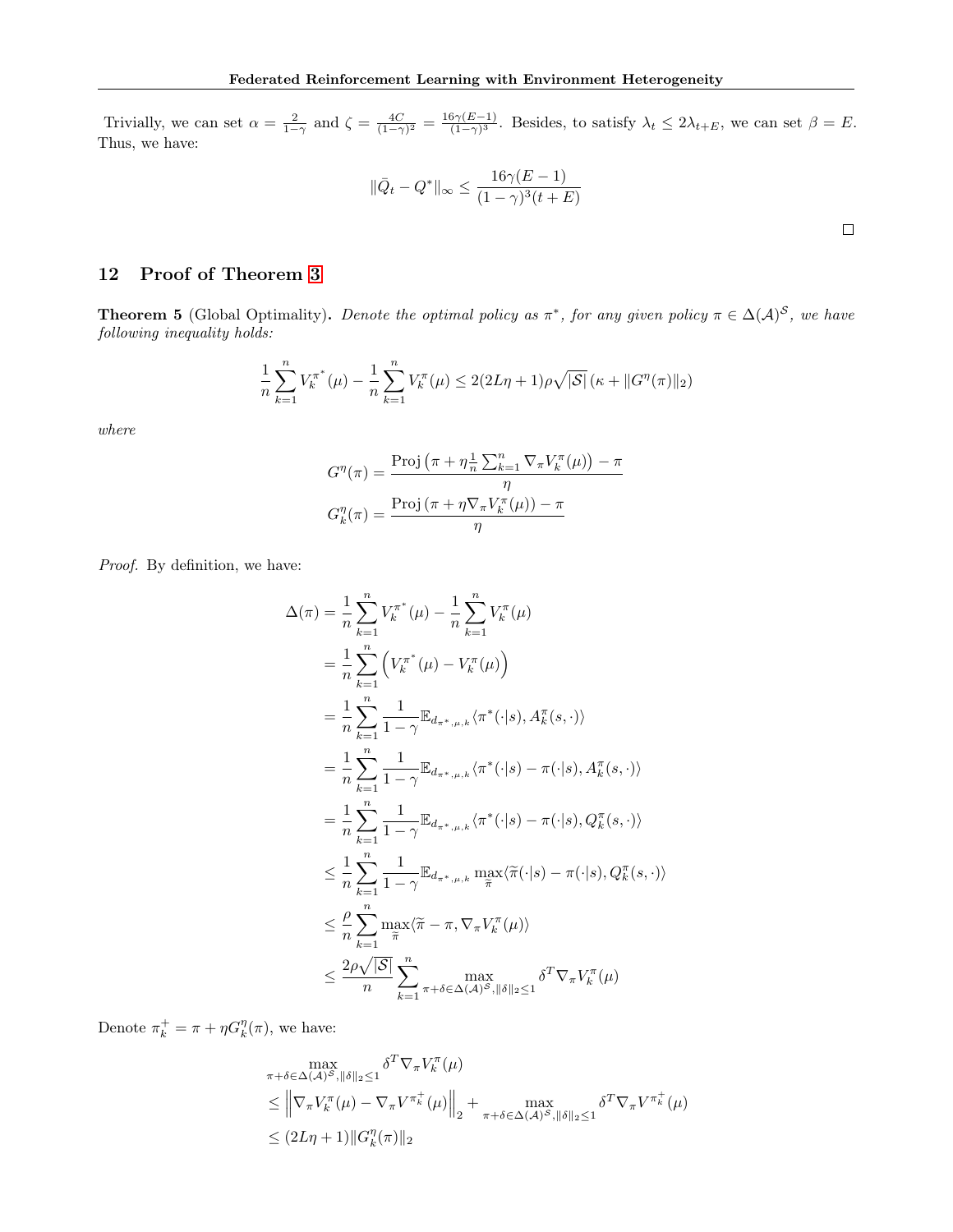Thus, we have:

$$
\Delta(\pi) \leq \frac{2(2L\eta + 1)\rho\sqrt{|\mathcal{S}|}}{n} \sum_{k=1}^{n} ||G_k^{\eta}(\pi)||_2
$$
  

$$
\leq \frac{2(2L\eta + 1)\rho\sqrt{|\mathcal{S}|}}{n} \sum_{k=1}^{n} ||G_k^{\eta}(\pi) - G^{\eta}(\pi)||_2 + 2(2L\eta + 1)\rho\sqrt{|\mathcal{S}|}||G^{\eta}(\pi)||_2
$$
  

$$
\leq 2(2L\eta + 1)\rho\sqrt{|\mathcal{S}|} (\kappa + ||G^{\eta}(\pi)||_2)
$$

Denote the update rule as:

$$
\pi_{t+1}^k = \pi_t^k + \eta_t G_k^{\eta_t}(\pi_t^k)
$$

$$
\pi_{t+1}^k = \begin{cases} \frac{1}{n} \sum_{k=1}^n \pi_{t+1}^k, & \text{if } t+1 \in \mathcal{I}_E \\ \pi_{t+1}^k, & \text{if } t+1 \notin \mathcal{I}_E \end{cases}
$$

<span id="page-15-0"></span>And we also denote  $\bar{\pi}_t = \frac{1}{n} \sum_{k=1}^n \pi_t^k$  and  $\bar{\pi}_{t+1}^+ = \bar{\pi} + \eta_t G^{\eta_t}(\bar{\pi})$ . **Lemma 5** (One step recursion). Measure the environment heterogeneity with  $\kappa_2$ , we have:

$$
F(\bar{\pi}_{t+1}) - F(\bar{\pi}_t) \ge -\frac{\eta_t \kappa \sqrt{|\mathcal{A}|}}{(1-\gamma)^2} - \frac{\eta_t L \sqrt{|\mathcal{A}|}}{(1-\gamma)^2} \cdot \frac{1}{n} \sum_{k=1}^n \|\pi_t^k - \bar{\pi}_t\|_2 + (\eta_t - \eta_t^2 L) \|G^{\eta_t}(\bar{\pi}_t)\|_2^2
$$

$$
-2\kappa^2 \eta_t^2 L - \frac{2\eta_t^2 L^3}{n^2} \left(\sum_{k=1}^n \|\pi_t^k - \bar{\pi}_t\|_2\right)^2
$$

*Proof.* WLOG, we denote  $F_k(\pi) = V_k^{\pi}(\mu)$  and  $F(\pi) = \frac{1}{n} \sum_{k=1}^n F_k(\pi)$ . By L-smoothness, we have:

$$
F(\bar{\pi}_{t+1}) - F(\bar{\pi}_t) \ge \langle \nabla F(\bar{\pi}_t), \bar{\pi}_{t+1} - \bar{\pi}_t \rangle - \frac{L}{2} ||\bar{\pi}_{t+1} - \bar{\pi}_t||_2^2
$$

Noting that  $\bar{\pi}_{t+1} - \bar{\pi}_t = \eta_t \frac{1}{n} \sum_{k=1}^n G_k^{\eta_t}(\pi_t^k)$ , we have:

$$
F(\bar{\pi}_{t+1}) - F(\bar{\pi}_t) \ge \eta_t \langle \nabla F(\bar{\pi}_t), \frac{1}{n} \sum_{k=1}^n G_k^{\eta_t}(\pi_t^k) \rangle - \frac{\eta_t^2 L}{2} \|\frac{1}{n} \sum_{k=1}^n G_k^{\eta_t}(\pi_t^k) \|_2^2
$$

As  $\bar{\pi}_{t+1}^+ = \bar{\pi}_t + \eta_t G^{\eta_t}(\bar{\pi}_t)$  and the first order stationary condition, we have:

$$
\langle \bar{\pi}_{t+1}^+ - \bar{\pi}_t - \eta_t \nabla F(\bar{\pi}_t), \bar{\pi}_{t+1}^+ - \bar{\pi}_t \rangle \le 0
$$

which is equivalent with:

$$
\langle G^{\eta_t}(\bar{\pi}_t) - \nabla F(\bar{\pi}_t), G^{\eta_t}(\bar{\pi}_t) \rangle \le 0
$$

Therefore, we have:

$$
F(\bar{\pi}_{t+1}) - F(\bar{\pi}_{t}) \ge \eta_{t} \langle \nabla F(\bar{\pi}_{t}), \frac{1}{n} \sum_{k=1}^{n} G_{k}^{\eta_{t}}(\pi_{t}^{k}) - G^{\eta_{t}}(\bar{\pi}_{t}) \rangle
$$
  
+  $\eta_{t} || G^{\eta_{t}}(\bar{\pi}_{t}) ||_{2}^{2} - \frac{\eta_{t}^{2} L}{2} || \frac{1}{n} \sum_{k=1}^{n} G_{k}^{\eta_{t}}(\pi_{t}^{k}) ||_{2}^{2}$   

$$
\ge - \eta_{t} || \nabla F(\bar{\pi}_{t}) ||_{2} \cdot || \frac{1}{n} \sum_{k=1}^{n} G_{k}^{\eta_{t}}(\pi_{t}^{k}) - G^{\eta_{t}}(\bar{\pi}_{t}) ||_{2}
$$
  
+  $\eta_{t} || G^{\eta_{t}}(\bar{\pi}_{t}) ||_{2}^{2} - \frac{\eta_{t}^{2} L}{2} || \frac{1}{n} \sum_{k=1}^{n} G_{k}^{\eta_{t}}(\pi_{t}^{k}) ||_{2}^{2}$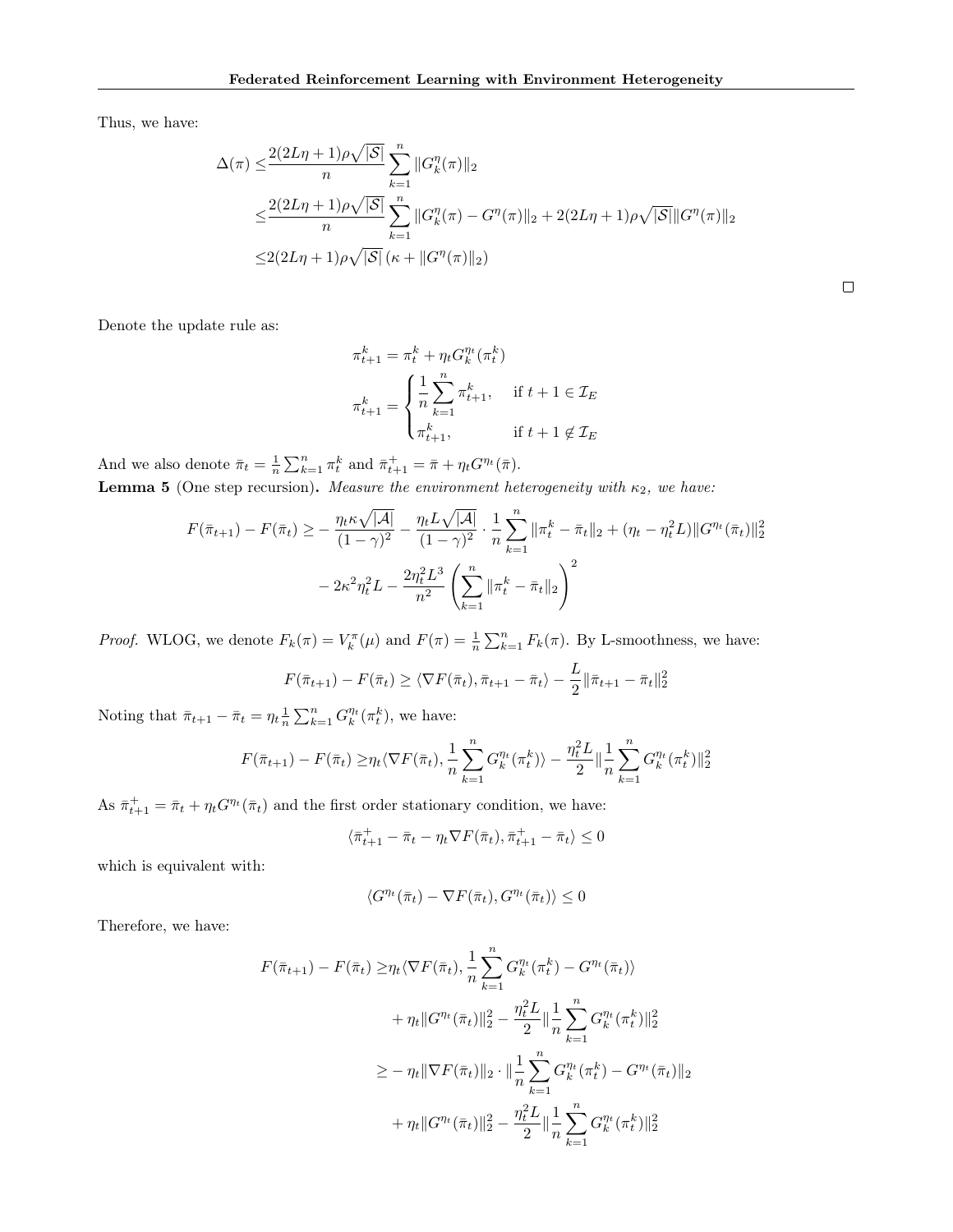Noting that:

$$
\|\frac{1}{n}\sum_{k=1}^{n} G_{k}^{\eta_{t}}(\pi_{t}^{k}) - G^{\eta_{t}}(\bar{\pi}_{t})\|_{2} \leq \|\frac{1}{n}\sum_{k=1}^{n} G_{k}^{\eta_{t}}(\pi_{t}^{k}) - G^{\eta_{t}}(\pi_{t}^{k})\|_{2}
$$

$$
+ \|\frac{1}{n}\sum_{k=1}^{n} G^{\eta_{t}}(\pi_{t}^{k}) - G^{\eta_{t}}(\bar{\pi}_{t})\|_{2}
$$

$$
\leq \kappa + \frac{L}{n}\sum_{k=1}^{n} \|\pi_{t}^{k} - \bar{\pi}_{t}\|_{2}
$$

Noting that  $\|\nabla F\|_2 \leq$  $\sqrt{|\mathcal{A}|}$  $\frac{\sqrt{1-\gamma}}{(1-\gamma)^2}$ , we have:

$$
F(\bar{\pi}_{t+1}) - F(\bar{\pi}_t) \ge -\frac{\eta_t \kappa \sqrt{|\mathcal{A}|}}{(1-\gamma)^2} - \frac{\eta_t L \sqrt{|\mathcal{A}|}}{(1-\gamma)^2} \cdot \frac{1}{n} \sum_{k=1}^n \|\pi_t^k - \bar{\pi}_t\|_2
$$

$$
+ \eta_t \|G^{\eta_t}(\bar{\pi}_t)\|_2^2 - \frac{\eta_t^2 L}{2} \|\frac{1}{n} \sum_{k=1}^n G_k^{\eta_t}(\pi_t^k) \|_2^2
$$

Besides, by  $||a + b||_2^2 \le 2||a||_2^2 + 2||b||_2^2$ , we have:

$$
\frac{1}{2} \|\frac{1}{n}\sum_{k=1}^{n} G_k^{\eta_t}(\pi_t^k)\|_2^2 \le \|\frac{1}{n}\sum_{k=1}^{n} G_k^{\eta_t}(\pi_t^k) - G^{\eta_t}(\bar{\pi}_t)\|_2^2 + \|G^{\eta_t}(\bar{\pi}_t)\|_2^2
$$
  

$$
\le (\kappa + \frac{L}{n}\sum_{k=1}^{n} \|\pi_t^k - \bar{\pi}_t\|_2)^2 + \|G^{\eta_t}(\bar{\pi}_t)\|_2^2
$$
  

$$
\le 2\kappa^2 + \frac{2L^2}{n^2} \left(\sum_{k=1}^{n} \|\pi_t^k - \bar{\pi}_t\|_2\right)^2 + \|G^{\eta_t}(\bar{\pi}_t)\|_2^2
$$

Gathering all these together, we have:

$$
F(\bar{\pi}_{t+1}) - F(\bar{\pi}_t) \ge -\frac{\eta_t \kappa \sqrt{|\mathcal{A}|}}{(1-\gamma)^2} - \frac{\eta_t L \sqrt{|\mathcal{A}|}}{(1-\gamma)^2} \cdot \frac{1}{n} \sum_{k=1}^n \|\pi_t^k - \bar{\pi}_t\|_2
$$

$$
+ (\eta_t - \eta_t^2 L) \|G^{\eta_t}(\bar{\pi}_t)\|_2^2
$$

$$
-2\kappa^2 \eta_t^2 L - \frac{2\eta_t^2 L^3}{n^2} \left(\sum_{k=1}^n \|\pi_t^k - \bar{\pi}_t\|_2\right)^2
$$

<span id="page-16-0"></span>**Lemma 6** (Policy Variance). By  $\|\nabla F_k\|_2 \leq \frac{\sqrt{A}}{(1-\gamma)^2}$  and assuming  $\eta_t \leq 2\eta_{t+E}$ , we have:

$$
\frac{1}{n}\sum_{k=1}^{n} \|\pi_t^k - \bar{\pi}_t\|_2^2 \le \frac{4\eta_t^2 (E-1)^2 |\mathcal{A}|}{(1-\gamma)^4}
$$

*Proof.* For  $\forall t$ , there exists  $t_0 \leq t$  and  $t - t_0 \leq E - 1$ , such that  $\pi_{t_0}^k = \bar{\pi}_{t_0}$ . Thus we have:

$$
\frac{1}{n}\sum_{k=1}^{n} \|\pi_t^k - \bar{\pi}_t\|_2^2 = \frac{1}{n}\sum_{k=1}^{n} \|\pi_t^k - \bar{\pi}_{t_0} + \bar{\pi}_{t_0} - \bar{\pi}_t\|_2^2
$$

$$
\leq \frac{1}{n}\sum_{k=1}^{n} \|\pi_t^k - \bar{\pi}_{t_0}\|_2^2
$$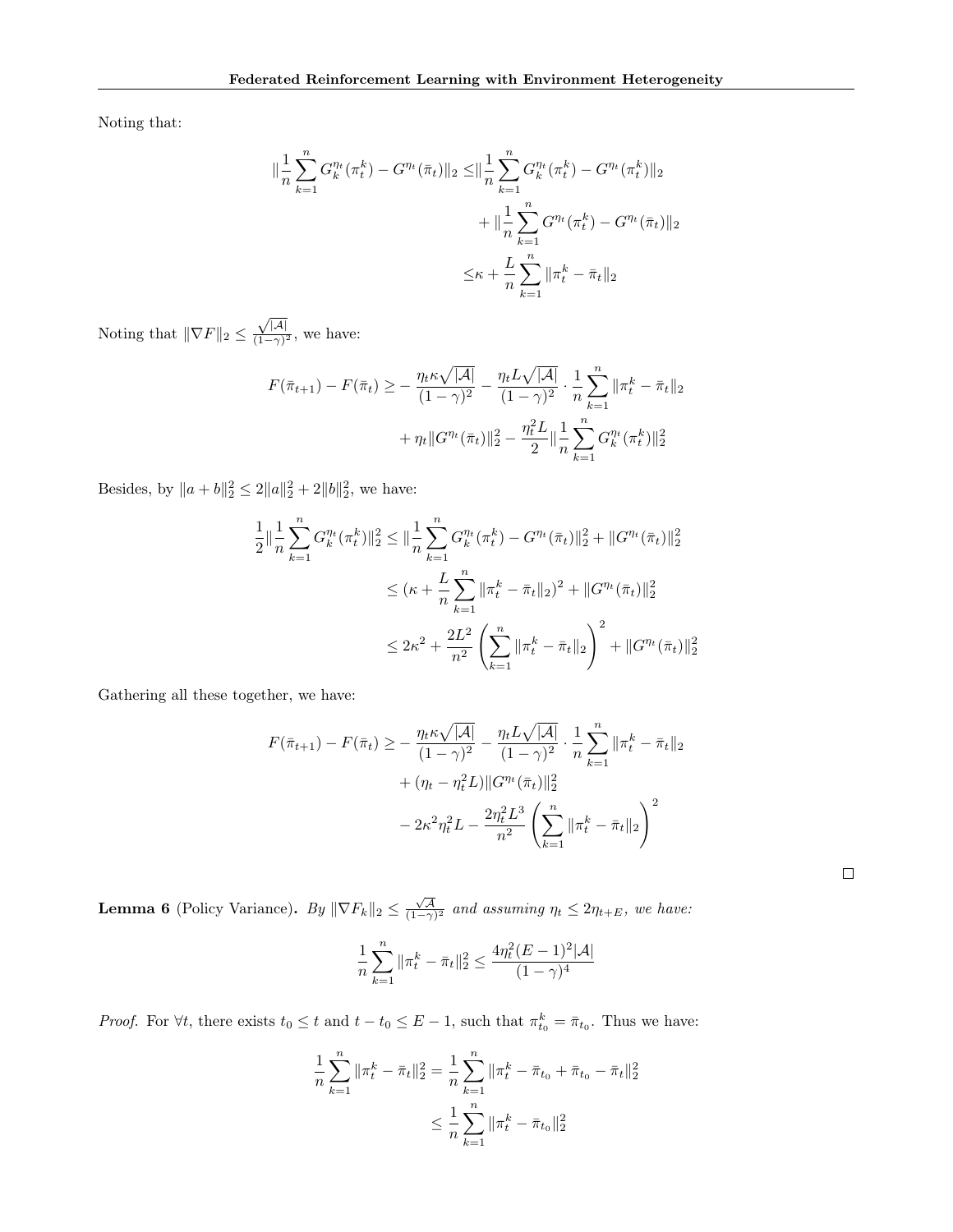where the last inequality holds by  $\mathbb{E} \|X - \mathbb{E}X\|_2^2 \leq \mathbb{E} \|X\|_2^2$ . Noting that:

$$
\pi_t^k = \pi_{t_0}^k + \sum_{t'=t_0}^{t-1} \eta_{t'} G_k^{\eta_{t'}}(\pi_{t'-1}^k)
$$

Thus, we have:

$$
\frac{1}{n} \sum_{k=1}^{n} \|\pi_t^k - \bar{\pi}_t\|_2^2 \le \frac{1}{n} \sum_{k=1}^{n} \|\sum_{t'=t_0}^{t-1} \eta_{t'} G_k^{\eta_{t'}}(\pi_{t'-1}^k)\|_2^2
$$
  

$$
\le \frac{1}{n} \sum_{k=1}^{n} (t - t_0) \sum_{t'=t_0}^{t-1} \eta_{t'}^2 \|G_k^{\eta_{t'}}(\pi_{t'-1}^k)\|_2^2
$$
  

$$
\le \frac{4\eta_t^2 (E - 1)^2 |\mathcal{A}|}{(1 - \gamma)^4}
$$

where the last inequality holds by  $||G_k^{\eta}(\pi)||_2 \le ||\nabla F_k(\pi)||_2$ 

**Theorem 6** (Full version of Theorem [3\)](#page-4-3). By setting  $\eta_t = \sqrt{\frac{E}{12L^2(t+E/3)}}$ , we have:

$$
\min_{t=0,...,T-1} ||G^{n_t}(\bar{\pi}_t)||_2^2 \leq \frac{2\kappa\sqrt{|A|}}{(1-\gamma)^2} + \sqrt{\frac{24L^2}{E}} \cdot \frac{F(\bar{\pi}_T) - F(\bar{\pi}_0)}{\sqrt{T}} \n+ \sqrt{\frac{E}{6L^2}} \cdot \left(\frac{2E(E-1)|A|L}{(1-\gamma)^4} + 2\kappa^2 L\right) \cdot \frac{\log(1+\frac{3T}{E})}{\sqrt{T}} \n= \widetilde{O}\left(\frac{\kappa\sqrt{|A|}}{(1-\gamma)^2} + \frac{|A|L}{\sqrt{T}}\right)
$$

where  $\widetilde{O}(\cdot)$  omits logarithmic terms and some constants.

*Proof.* By Lemma [5,](#page-15-0) Lemma [6](#page-16-0) and  $\eta_t \leq \frac{1}{2L}$ , we have:

$$
F(\bar{\pi}_{t+1}) - F(\bar{\pi}_{t}) \geq -\frac{\eta_{t} \kappa \sqrt{|\mathcal{A}|}}{(1-\gamma)^{2}} - \frac{\eta_{t} L \sqrt{|\mathcal{A}|}}{(1-\gamma)^{2}} \cdot \frac{1}{n} \sum_{k=1}^{n} \|\pi_{t}^{k} - \bar{\pi}_{t}\|_{2}
$$
  
+  $(\eta_{t} - \eta_{t}^{2} L) \|\mathbf{G}^{\eta_{t}}(\bar{\pi}_{t})\|_{2}^{2}$   
-  $2\kappa^{2} \eta_{t}^{2} L - \frac{2\eta_{t}^{2} L^{3}}{n^{2}} \left( \sum_{k=1}^{n} \|\pi_{t}^{k} - \bar{\pi}_{t}\|_{2} \right)^{2}$   

$$
\geq -\frac{\eta_{t} \kappa \sqrt{|\mathcal{A}|}}{(1-\gamma)^{2}} - \frac{2\eta_{t}^{2} (E-1) L |\mathcal{A}|}{(1-\gamma)^{4}}
$$
  
+  $\frac{\eta_{t}}{2} \|\mathbf{G}^{\eta_{t}}(\bar{\pi}_{t})\|_{2}^{2} - 2\kappa^{2} \eta_{t}^{2} L - \frac{8\eta_{t}^{4} (E-1)^{2} |\mathcal{A}| L^{3}}{(1-\gamma)^{4}}$   

$$
\geq -\frac{\eta_{t} \kappa \sqrt{|\mathcal{A}|}}{(1-\gamma)^{2}} - \frac{2\eta_{t}^{2} E (E-1) |\mathcal{A}| L}{(1-\gamma)^{4}}
$$
  
-  $2\kappa^{2} \eta_{t}^{2} L + \frac{\eta_{t}}{2} \|\mathbf{G}^{\eta_{t}}(\bar{\pi}_{t})\|_{2}^{2}$ 

Summing over  $t = 0, 1, ..., T - 1$ , we have:

$$
F(\bar{\pi}_T) - F(\bar{\pi}_0) \ge -\frac{\kappa \sqrt{|\mathcal{A}|}}{(1-\gamma)^2} \sum_{t=0}^{T-1} \eta_t - \frac{2E(E-1)|\mathcal{A}|L}{(1-\gamma)^4} \sum_{t=0}^{T-1} \eta_t^2
$$

$$
-2\kappa^2 L \sum_{t=0}^{T-1} \eta_t^2 + \min_{t=0,\dots,T-1} ||G^{\eta_t}(\bar{\pi}_t)||_2^2 \sum_{t=0}^{T-1} \frac{\eta_t}{2}
$$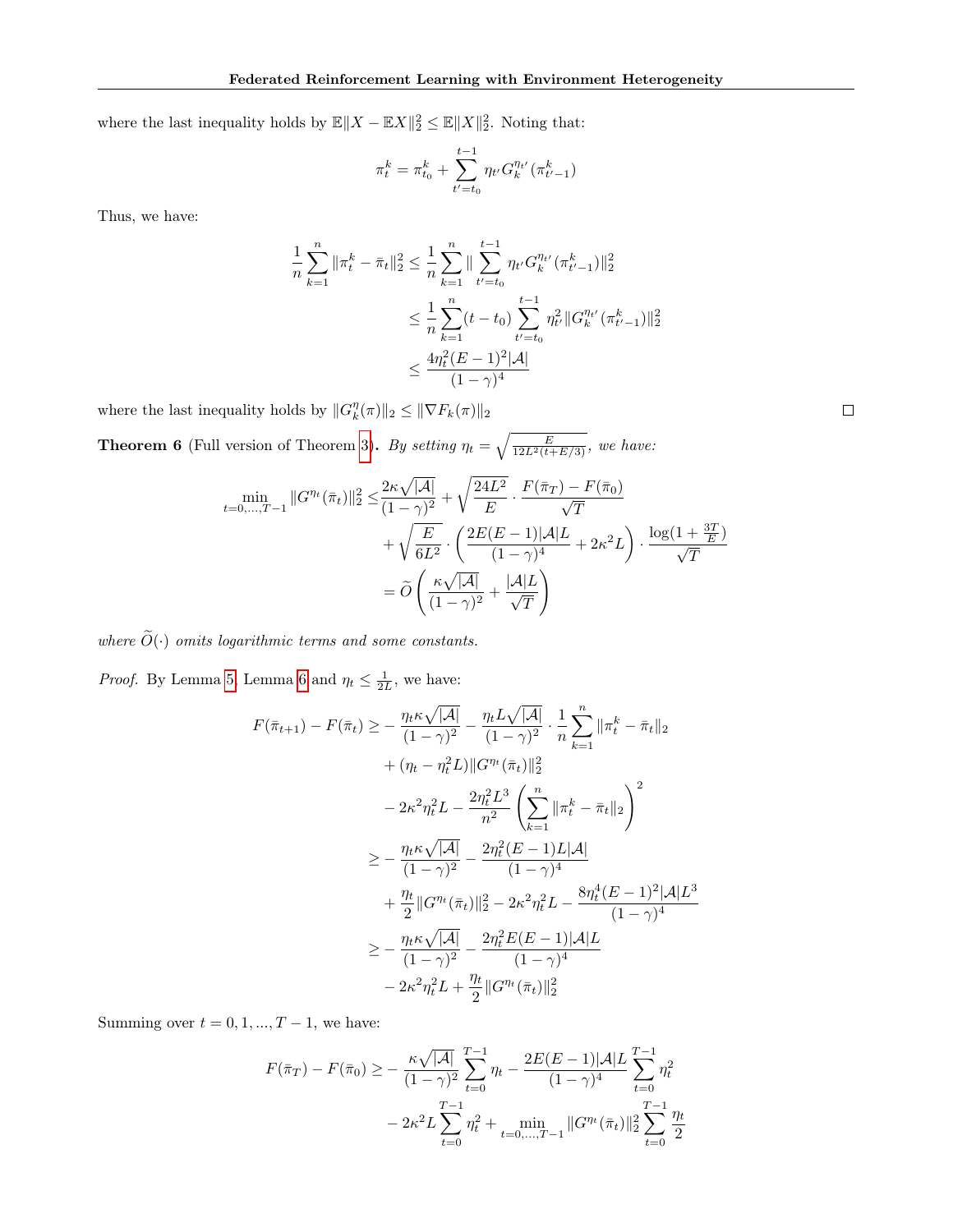Re-aranging above inequality, we have:

$$
\min_{t=0,\dots,T-1} \|G^{\eta_t}(\bar{\pi}_t)\|_2^2 \leq \frac{2\kappa\sqrt{|\mathcal{A}|}}{(1-\gamma)^2} + \frac{F(\bar{\pi}_T) - F(\bar{\pi}_0)}{\sum_{t=0}^{T-1} \eta_t} + \left(\frac{2E(E-1)|\mathcal{A}|L}{(1-\gamma)^4} + 2\kappa^2 L\right) \cdot \frac{\sum_{t=0}^{T-1} \eta_t^2}{\sum_{t=0}^{T-1} \eta_t}
$$

By setting  $\eta_t = \sqrt{\frac{E}{12L^2(t+E/3)}}$ , which satisfying  $\eta_t \leq \frac{1}{2L}$  and  $\eta_t \leq 2\eta_{t+E}$ , we have

$$
\min_{t=0,\dots,T-1} \|G^{n_t}(\bar{\pi}_t)\|_2^2 \leq \frac{2\kappa\sqrt{|A|}}{(1-\gamma)^2} + \sqrt{\frac{24L^2}{E}} \cdot \frac{F(\bar{\pi}_T) - F(\bar{\pi}_0)}{\sqrt{T}} + \sqrt{\frac{E}{6L^2}} \cdot \left(\frac{2E(E-1)|A|L}{(1-\gamma)^4} + 2\kappa^2 L\right) \cdot \frac{\log(1+\frac{3T}{E})}{\sqrt{T}}
$$

where we use the following inequalities:

$$
\sum_{t=0}^{T-1} \frac{1}{\sqrt{t+a}} \ge 2(\sqrt{T+a} - \sqrt{a}) = \frac{2T}{\sqrt{T+a} + \sqrt{a}} \ge \sqrt{\frac{T}{2}},
$$
  

$$
\sum_{t=0}^{T-1} \frac{1}{t+a} \le \sum_{t=0}^{T-1} \log\left(1 + \frac{1}{t+a}\right) = \log\frac{T+a}{a}.
$$

 $\Box$ 

| 13 Details of Empirical Results |  |  |
|---------------------------------|--|--|
|---------------------------------|--|--|

#### 13.1 Details of constructed environments.

We construct tabular environments for ablation study on choices of  $E$ , and additionally modify several classical control tasks to evaluate deep methods and personalization heuristics.

- Random MDPs is composed of  $n$  environment, Random MDP. Random MDPs fix a randomly chosen reward function R and generate a set of transition dynamics for each environment. Specifically, we set  $N = 5$  in the task of FedRL, and additionally sample  $M = 20$  transition dynamics (element-wisely Bernoulli distributed), i.e. 20 novel environments of Random MDP with same  $R$ , to test performance of generalization; we set  $\gamma = 0.9$ ; when testing the impact of environment heterogeneity, we evaluate QAvg and SoftPAvg with  $E = 4$ , and ProjPAvg with  $E = 32$ .
- Windy Cliffs is composed of n environment, Windy Cliff. Windy Cliff is a modified version of a classic gridworld example from [Sutton et al.](#page-9-0) [\(1998\)](#page-9-0): Cliff Walking environment. The agent is expected to arrive the goal as fast as possible while avoiding falling off the cliff. Just like the modified version considered in [Paul et al.](#page-9-14) [\(2019\)](#page-9-14), we introduce a structured random noise in the environment, intensity  $\theta$  of wind blowing from north. Specifically,  $\theta$  is uniformly sampled from  $U_{[0,1]}$ , which means the agent could end up going down even if she does not intend to do that with a probability of  $\frac{\theta}{3}$ . In our setting, we experiment with the map of size  $4 \times 4$ , and set the reward as 100 and  $-100$  for achieving the goal and falling off the cliff. Similarly, we set  $n = 5$  in the task of FedRL, and sample 20 novel environments of Windy Cliff to test performance of generalization; we set  $\gamma = 0.95$ ; when testing the impact of environment heterogeneity, we evaluate QAvg and SoftPAvg with  $E = 4$ , and ProjPAvg with  $E = 32$ .
- CartPoles: We construct CartPoles from CartPole. Different pole length indicates different pole mass, which leads to different state transition. Specifically, the pole length follows the uniform distribution  $\mathcal{U}_{[0,2,1,8]}$ . Additionally, we choose  $N = 5$ ,  $M = 20$  and  $\gamma = 0.99$  in the construction of FedRL.
- Acrobats: We construct Acrobats from Acrobat. Specifically, the mass of pole 1 follows the uniform distribution  $\mathcal{U}_{[0.5,1.5]}$  when its pole length is fixed. Additionally, we choose  $N = 5$ ,  $M = 20$  and  $\gamma = 0.99$  in the construction of FedRL.